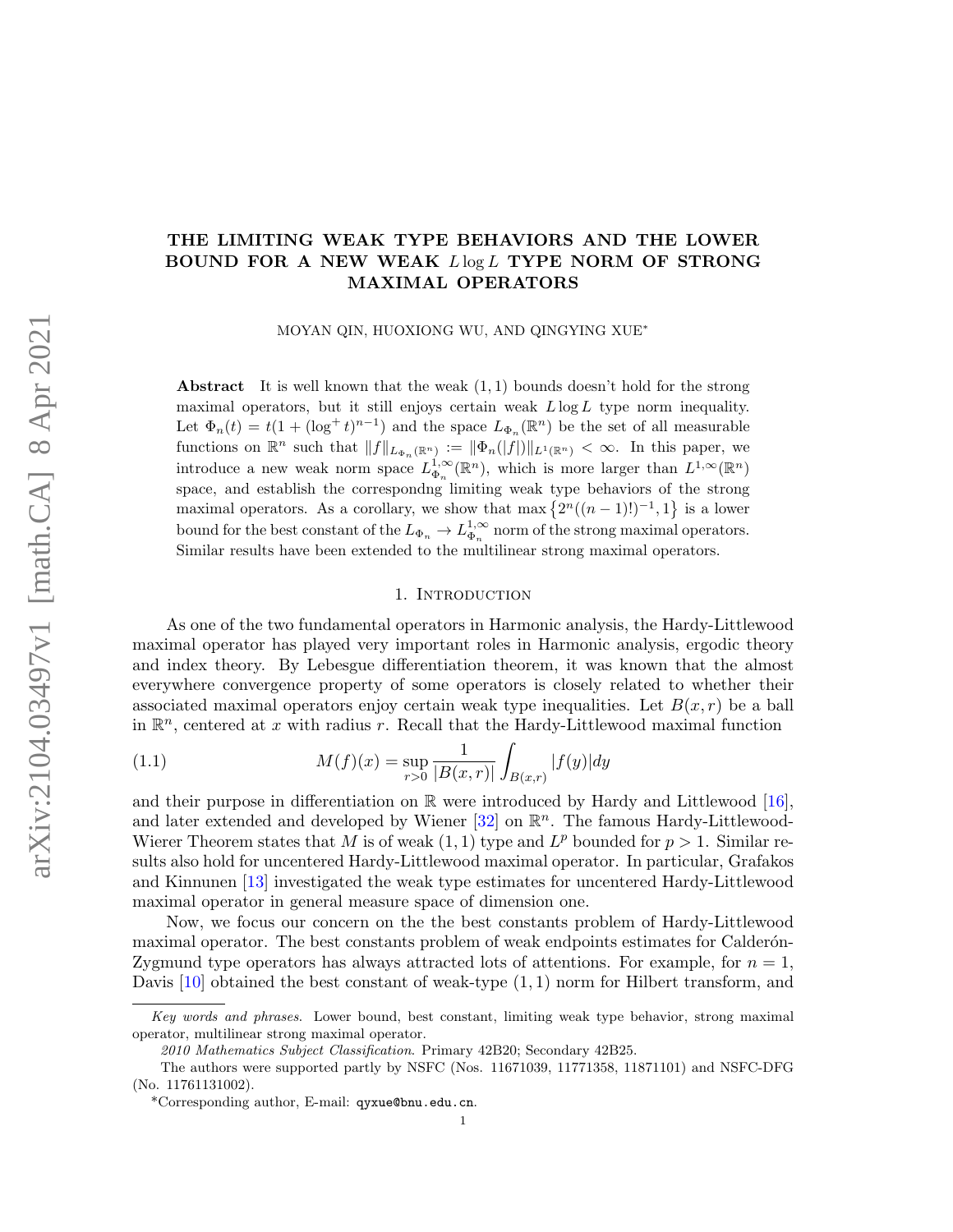Melas [\[28\]](#page-17-1) proved that  $||M||_{L^1 \to L^{1,\infty}} = \frac{11+\sqrt{61}}{11}$ . However, for  $n \geq 2$ , things become more subtle. The upper bound of  $||M||_{L^1\to L^{1,\infty}}$  is determined by Stein and Stromberg [\[31\]](#page-17-2). It was shown that it is less than a constant multiply  $n \log n$ . Since then, only tardy progress has been made. For the lower bound, it is easy to check that

$$
\lim_{\lambda \to 1^{-}} \lambda \big| \big\{ x \in \mathbb{R}^{n} : M(\chi_{B(0,1)})(x) > \lambda \big\} \big| = \|\chi_{B(0,1)}\|_{L^{1}(\mathbb{R}^{n})}
$$

which implies that  $||M||_{L^1\to L^{1,\infty}} \geq 1$ .

In 2006, Janakiraman  $[22]$  investigated the limiting weak type behavior of M. He proved that

$$
\lim_{\lambda \to 0^+} \lambda | \{ x \in \mathbb{R}^n : M(f)(x) > \lambda \} | = ||f||_{L^1(\mathbb{R}^n)},
$$

which again indicates that  $||M||_{L^1\to L^{1,\infty}} \geq 1$ . Therefore, this gives a new way to find the lower bound of the best constant of the maximal operator, as well as some other operators, such as singular integrals, fractional integral operators, etc. See [\[11,](#page-16-3)[12,](#page-16-4)[15,](#page-16-5)[17–](#page-16-6)[21\]](#page-17-4) and the references therein.

If the supremum in  $(1.1)$  is taken over some other kinds of non-trivial bases, such as, translation in-variant basis of rectangles in the work of Córdoba, Fefferman  $[9]$ , basis formed by convex bodies in  $[4]$ , using rectangles with a side parallel to some direction (lacunary parabolic set of directions in [\[30\]](#page-17-5), Cantor set of directions in [\[24\]](#page-17-6), arbitrary set of directions in  $(1, 25)$ . The strong boundedness or the weak type estimate for these new maximal operators may fail to hold in these cases.

In this paper, the object of our investigation is the maximal operator associated with the translation in-variant basis of rectangles. In 1935, Jessen, Marcinkiewicz and Zygmund [\[23\]](#page-17-8) pointed out that the following strong maximal function is not of weak type  $(1, 1)$ , which is quite different from the classical Hardy-Littlewood maximal operator.

$$
\mathcal{M}_n(f)(x) = \sup_{\substack{R \ni x \\ R \in \mathcal{R}}} \frac{1}{|R|} \int_R |f(y)| dy,
$$

where  $R$  denotes the family of all rectangles in  $\mathbb{R}^n$  with sides parallel to the axes. One may further ask why there is such a big difference between these two operators. This is mainly because the volume of a ball only depends on its one-dimensional radius, while the volume of a rectangle is related to the lengths of n sides. Therefore,  $M$  is essentially an operator of one parameter and  $\mathcal{M}_n$  is an operator of n parameter.

As a replacement of weak  $(1, 1)$  estimate, it was shown in [\[23\]](#page-17-8) that the strong maximal operator enjoys the  $L \log L$  weak type estimate as follows:

<span id="page-1-0"></span>(1.2) 
$$
|\{x \in \mathbb{R}^n : \mathcal{M}_n(f)(x) > \lambda\}| \lesssim \int_{\mathbb{R}^n} \Phi_n\left(\frac{|f(x)|}{\lambda}\right) dx,
$$

where  $\Phi_n(t) = t(1 + (\log^+ t)^{n-1})$  and  $\log^+ t = \max{\log t, 0}$ . A geometric proof of inequality  $(1.2)$  was given by Cordoba and Fefferman [\[9\]](#page-16-7). It is worth pointing out that their elegant proof relies heavily on a covering lemma they established therein. This covering lemma is very important and has been widely used in many subsequent works. We refer the readers to references  $[2, 3, 8, 27, 29]$  $[2, 3, 8, 27, 29]$  $[2, 3, 8, 27, 29]$  $[2, 3, 8, 27, 29]$  $[2, 3, 8, 27, 29]$  $[2, 3, 8, 27, 29]$  $[2, 3, 8, 27, 29]$  $[2, 3, 8, 27, 29]$  $[2, 3, 8, 27, 29]$ .

This paper is devoted to find the lower bounds for the best constant of the weak  $L \log L$  type norm of the strong maximal operators. This will be done by establishing the limiting weak type behavior of  $\mathcal{M}_n$ . Since  $\mathcal{M}_n$  is not of weak type  $(1,1)$ , the space  $L^{1,\infty}$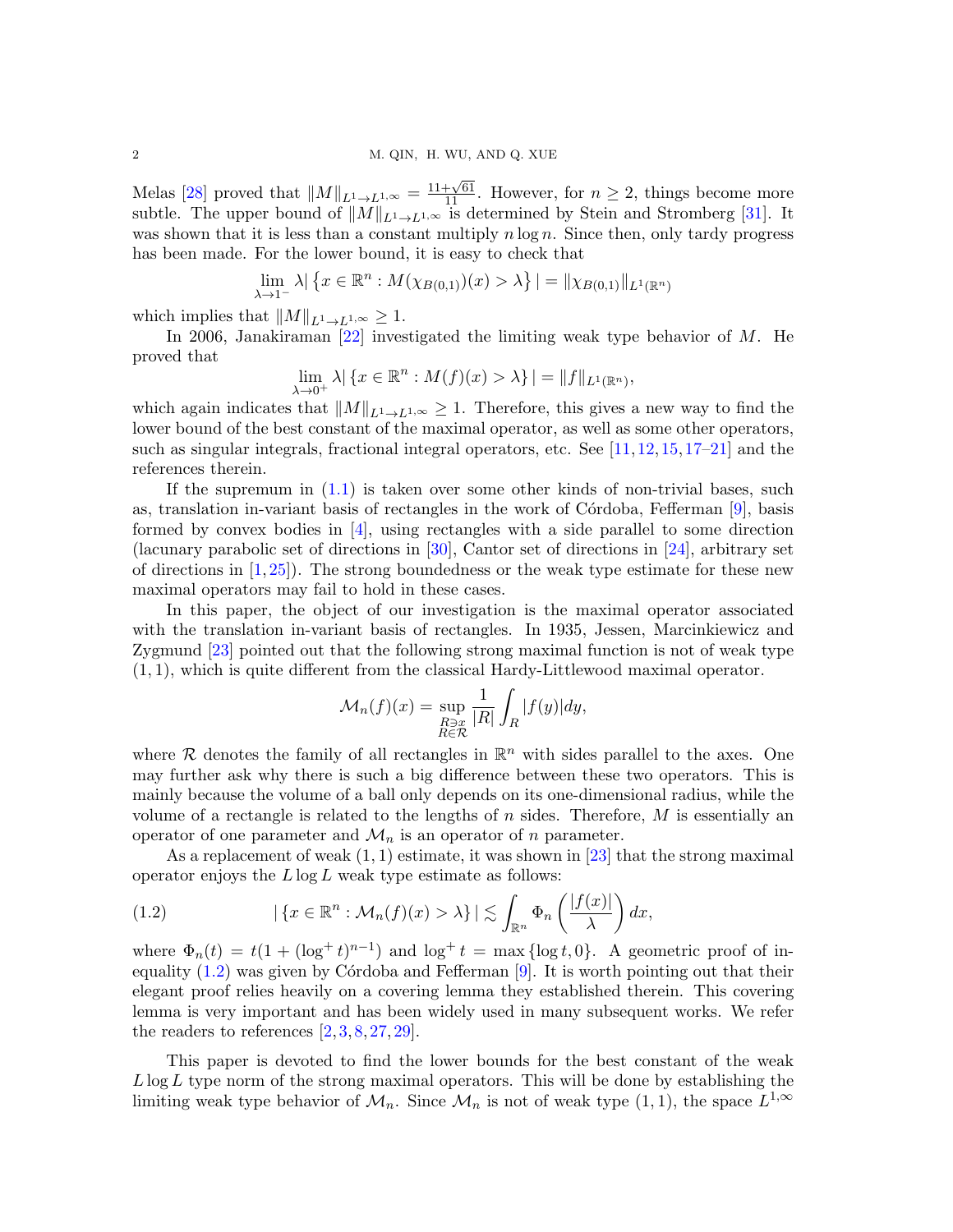and the limit of  $\lambda | \{x \in \mathbb{R}^n : \mathcal{M}_n(f)(x) > \lambda \} |$  are not suitable for our purpose. Therefore, we need to introduce the weak norm spaces  $L_{\Phi}^{1,\infty}$  $_{\Phi_n}^{1,\infty}(\mathbb{R}^n)$ .

Definition 1.1 (New weak norm spaces  $L_{\Phi}^{1,\infty}$  $_{\Phi_n}^{1,\infty}(\mathbb{R}^n)$ ). Let  $\Phi_n(t) = t(1+(\log^+ t)^{n-1})$  and the space  $L_{\Phi_n}(\mathbb{R}^n)$  be the set of all measurable functions on  $\mathbb{R}^n$  such that  $||f||_{L_{\Phi_n}(\mathbb{R}^n)} :=$  $\|\Phi_n(|f|)\|_{L^1(\mathbb{R}^n)} < \infty$ . The new weak norm space  $L_{\Phi_n}^{1,\infty}$  $_{\Phi_n}^{1,\infty}(\mathbb{R}^n)$ , which is more larger than  $L^{1,\infty}(\mathbb{R}^n)$ , is defined to be the set of all measurable functions on  $\mathbb{R}^n$  such that

$$
||f||_{L_{\Phi_n}^{1,\infty}(\mathbb{R}^n)} := \sup_{\lambda > 0} \frac{\lambda}{1 + (\log^+ \frac{1}{\lambda})^{n-1}} |\{x \in \mathbb{R}^n : |f(x)| > \lambda\}| < \infty.
$$

Our main results are as follows:

<span id="page-2-0"></span>**Theorem 1.1.** If  $f \in L_{\Phi_n}(\mathbb{R}^n)$ , then  $\mathcal{M}_n(f) \in L_{\Phi_n}^{1,\infty}$  $_{\Phi_n}^{1,\infty}(\mathbb{R}^n)$  and enjoys the limiting weak type behaviors as follows:

(i) 
$$
\lim_{\lambda \to 0^+} \frac{\lambda}{1 + (\log^+ \frac{1}{\lambda})^{n-1}} | \{ x \in \mathbb{R}^n : \mathcal{M}_n(f)(x) > \lambda \} | = \frac{2^n}{(n-1)!} ||f||_{L^1(\mathbb{R}^n)};
$$
  
\n(ii)  $\lim_{\lambda \to \infty} \frac{\lambda}{1 + (\log^+ \frac{1}{\lambda})^{n-1}} | \{ x \in \mathbb{R}^n : \mathcal{M}_n(f)(x) > \lambda \} | = 0.$ 

Denote the centered strong maximal operator by  $\mathcal{M}_n^c$ , then we have

<span id="page-2-3"></span>**Theorem 1.2.** If  $f \in L_{\Phi_n}(\mathbb{R}^n)$ , then  $\mathcal{M}_n^c(f) \in L_{\Phi_n}^{1,\infty}$  $_{\Phi_n}^{1,\infty}(\mathbb{R}^n)$  and enjoys the limiting weak type behaviors as follows:

(i) 
$$
\lim_{\lambda \to 0^+} \frac{\lambda}{1 + (\log^+ \frac{1}{\lambda})^{n-1}} \left| \left\{ x \in \mathbb{R}^n : \mathcal{M}_n^c(f)(x) > \lambda \right\} \right| = \frac{1}{(n-1)!} \|f\|_{L^1(\mathbb{R}^n)};
$$
  
(ii) 
$$
\lim_{\lambda \to \infty} \frac{\lambda}{1 + (\log^+ \frac{1}{\lambda})^{n-1}} \left| \left\{ x \in \mathbb{R}^n : \mathcal{M}_n^c(f)(x) > \lambda \right\} \right| = 0.
$$

From Theorem [1.1](#page-2-0) (i), it is easy to deduce the following corollary:

<span id="page-2-1"></span>Corollary 1.1. The best constant of  $\mathcal{M}_n$  and  $\mathcal{M}_n^c$  satisfies

$$
\|\mathcal{M}_n\|_{L_{\Phi_n}(\mathbb{R}^n)\to L_{\Phi_n}^{1,\infty}(\mathbb{R}^n)} \ge \max\left\{\frac{2^n}{(n-1)!},1\right\}; \quad \|\mathcal{M}_n^c\|_{L_{\Phi_n}(\mathbb{R}^n)\to L_{\Phi_n}^{1,\infty}(\mathbb{R}^n)} \ge 1.
$$

The organization of this paper is as follows. The proofs of Theorem [1.1](#page-2-0) and Corollary [1.1](#page-2-1) will be presented in Section [2.](#page-2-2) The method of the proof of Theorem [1.1](#page-2-0) also can be applied to prove Theorem [1.2,](#page-2-3) so we leave it to the readers. In Section [3,](#page-11-0) a discussion on multilinear strong maximal operators will be given.

### 2. Proof of Theorem [1.1](#page-2-0) and Corollary [1.1](#page-2-1)

<span id="page-2-2"></span>For readability, this section will be divided into four subsections. The proof of Theorem [1.1](#page-2-0) will be given in the first three subsections, and the proof of Corollary [1.1](#page-2-1) will be demonstrated in the last one.

We begin with the following lemma, which provides a foundation for our analysis.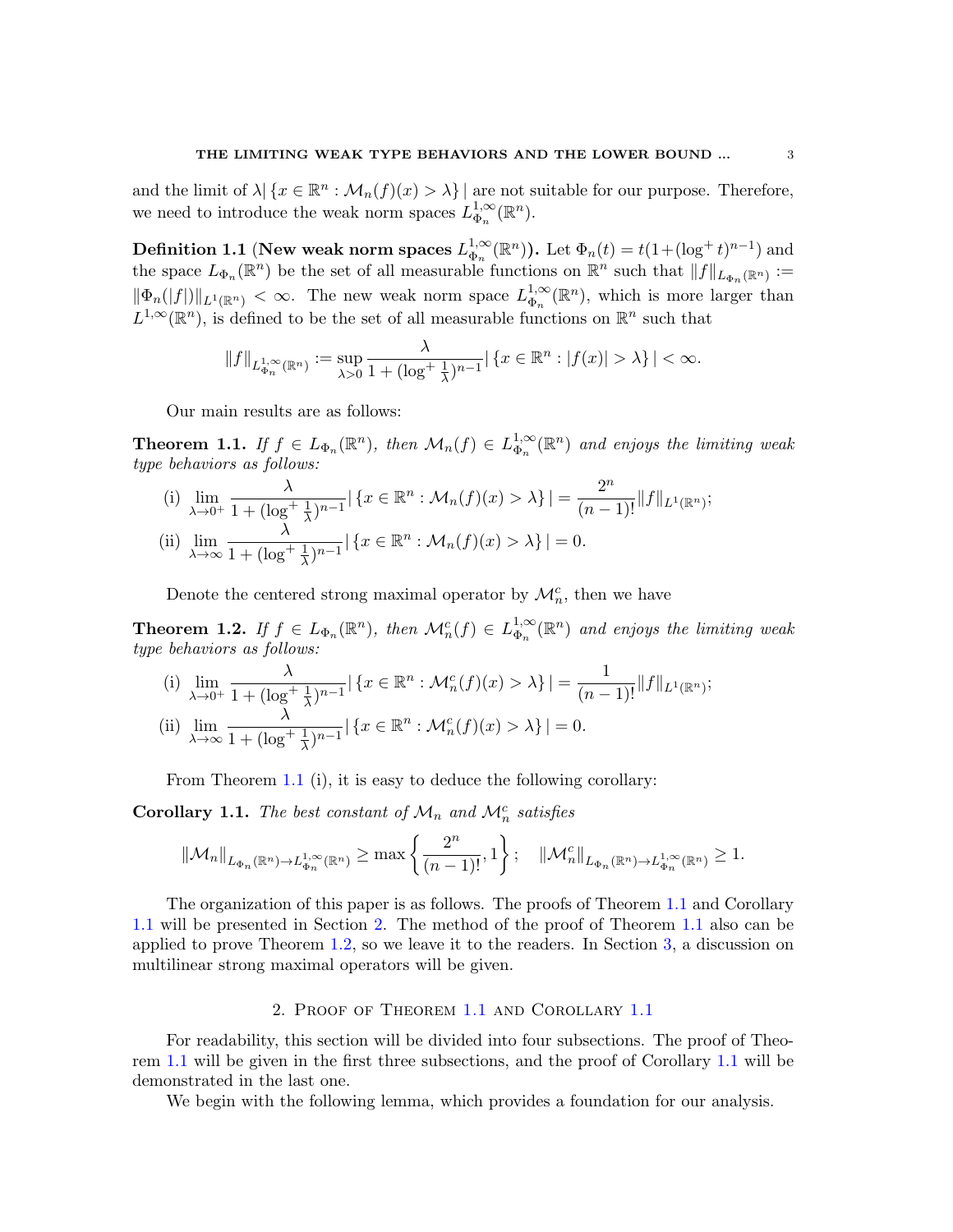<span id="page-3-0"></span>**Lemma 2.1.** Suppose  $x = (x_1, \dots, x_n) \in \mathbb{R}^n$ ,  $R_{\varepsilon}, r_{\varepsilon}, c$  be three positive numbers satisfy  $c > (R_{\varepsilon} + r_{\varepsilon})^n$ . Then

$$
\left| \left\{ x : x_1, \cdots, x_n > R_{\varepsilon}, \prod_{k=1}^n (x_k + r_{\varepsilon}) < c \right\} \right| = \sum_{k=1}^n B_{n,k} c (\log c)^{n-k} + (-1)^n (R_{\varepsilon} + r_{\varepsilon})^n,
$$

where  $B_{n,1} = 1/(n-1)!$  and  $B_{n,k}$  are real finite numbers only related to n, k and  $R_{\varepsilon} + r_{\varepsilon}$ for  $k > 2$ .

*Proof.* The proof will be done by reduction on n. Obviously, Lemma [2.1](#page-3-0) holds when  $n = 1$ . Now assume that the result holds for  $(n - 1)$ -dimensional case and we need to show that it holds for the  $n$  dimensional case. By a fundamental calculation, we have

$$
\left| \left\{ x : x_1, \dots, x_n > R_{\varepsilon}, \prod_{k=1}^n (x_k + r_{\varepsilon}) < c \right\} \right|
$$
\n
$$
= \int_{R_{\varepsilon}}^{\frac{1}{(R_{\varepsilon} + r_{\varepsilon})^{n-1}} - r_{\varepsilon}} \left| \left\{ (x_2, \dots, x_n) : x_2, \dots, x_n > R_{\varepsilon}, \prod_{k=2}^n (x_k + r_{\varepsilon}) < \frac{c}{x_1 + r_{\varepsilon}} \right\} \right| dx_1
$$
\n
$$
= \frac{1}{(n-2)!} \int_{R_{\varepsilon}}^{\frac{c}{(R_{\varepsilon} + r_{\varepsilon})^{n-1}} - r_{\varepsilon}} \frac{c}{(x_1 + r_{\varepsilon})} \left( \log \frac{c}{x_1 + r_{\varepsilon}} \right)^{n-2} dx_1
$$
\n
$$
+ \sum_{k=3}^n B_{n-1,k} \int_{R_{\varepsilon}}^{\frac{c}{(R_{\varepsilon} + r_{\varepsilon})^{n-1}} - r_{\varepsilon}} \frac{c}{(x_1 + r_{\varepsilon})} \left( \log \frac{c}{x_1 + r_{\varepsilon}} \right)^{n-k} dx_1
$$
\n
$$
+ (-1)^{n-1} (R_{\varepsilon} + r_{\varepsilon})^{n-1} \left( \frac{c}{(R_{\varepsilon} + r_{\varepsilon})^{n-1}} - r_{\varepsilon} - R_{\varepsilon} \right)
$$
\n
$$
= \frac{c(\log c)^{n-1}}{(n-1)!} + \sum_{k=2}^n B_{n,k} c(\log c)^{n-k} + (-1)^n (R_{\varepsilon} + r_{\varepsilon})^n.
$$

Therefore the proof of Lemma [2.1](#page-3-0) is finished by reduction.  $\Box$ 

Now we are ready to prove Theorem [1.1.](#page-2-0) We divide it into three subsections.

2.1.  $\mathcal{M}_n$  is of type  $(L_{\Phi_n}, L_{\Phi_n}^{1,\infty})$ . Note that

$$
\log^+ \frac{|f(x)|}{\lambda} \le \begin{cases} \log |f(x)| + \log \frac{1}{\lambda}, & |f(x)| \ge \lambda \\ 0, & |f(x)| < \lambda \end{cases}
$$
\n
$$
\le \log^+ |f(x)| + \log^+ \frac{1}{\lambda},
$$

then we have

$$
\left(\log^+\frac{|f(x)|}{\lambda}\right)^{n-1} \le \left(\log^+|f(x)| + \log^+\frac{1}{\lambda}\right)^{n-1}
$$
  

$$
\le 2^{n-1}\max\left\{(\log^+|f(x)|)^{n-1}, \left(\log^+\frac{1}{\lambda}\right)^{n-1}\right\}
$$
  

$$
\le 2^{n-1}\left(1+(\log^+|f(x)|)^{n-1}\right)\left(1+\left(\log^+\frac{1}{\lambda}\right)^{n-1}\right).
$$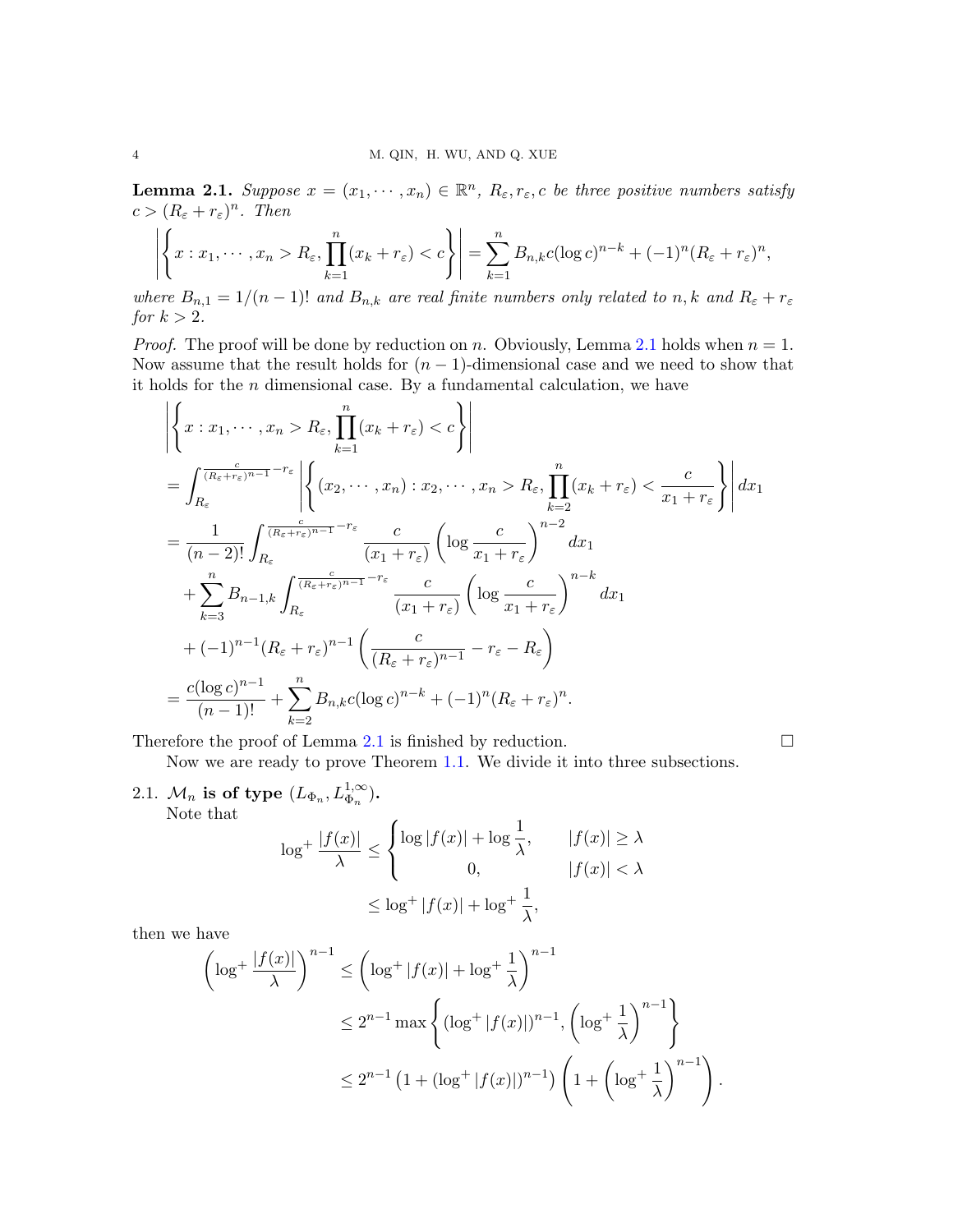Therefore it follows from  $(1.2)$  that

$$
\begin{aligned} & \left| \{ x \in \mathbb{R}^n : \mathcal{M}_n(f)(x) > \lambda \} \right| \\ &\leq C'_n \int_{\mathbb{R}^n} \frac{|f(x)|}{\lambda} \left( 1 + 2^{n-1} \left( 1 + (\log^+ |f(x)|)^{n-1} \right) \left( 1 + \left( \log^+ \frac{1}{\lambda} \right)^{n-1} \right) \right) dx \\ &\leq 2^n C'_n \frac{1 + (\log^+ \frac{1}{\lambda})^{n-1}}{\lambda} \| f \|_{L_{\Phi_n}(\mathbb{R}^n)}, \end{aligned}
$$

which implies that

<span id="page-4-1"></span>(2.1) 
$$
\frac{\lambda}{1+(\log^+\frac{1}{\lambda})^{n-1}}|\left\{x\in\mathbb{R}^n:\mathcal{M}_n(f)(x)>\lambda\right\}|\leq C_n\|f\|_{L_{\Phi_n}(\mathbb{R}^n)}
$$

for all  $\lambda > 0$ . This completes the proof that  $\mathcal{M}_n(f) \in L_{\Phi_n}^{1,\infty}$  $_{\Phi_n}^{1,\infty}(\mathbb{R}^n)$  if  $f \in L_{\Phi_n}(\mathbb{R}^n)$ .

### 2.2. Proof of Theorem [1.1](#page-2-0) (i).

We may assume  $||f||_{L^1(\mathbb{R}^n)} > 0$ , otherwise there is nothing need to be proved.

Note that for all  $0 < \varepsilon \ll \max\left\{||f||_{L^1(\mathbb{R}^n)}, 1\right\}$ , there exists a positive real number  $r_{\varepsilon} > 1$ , such that

$$
||f||_{L_{\Phi_n}(\mathbb{R}^n \setminus [-r_\varepsilon, r_\varepsilon]^n)} < \varepsilon.
$$

Since  $C([-r_{\varepsilon}, r_{\varepsilon}]^n)$  is dense in  $L_{\Phi_n}([-r_{\varepsilon}, r_{\varepsilon}]^n)$ , then there exists a continuous function  $\tilde{f}_1$  defined on  $[-r_\varepsilon, r_\varepsilon]^n$  satisfying

$$
||f - f_1||_{L_{\Phi_n}([-r_\varepsilon, r_\varepsilon]^n)} < \varepsilon.
$$

Now we denote

$$
f_1 = |\tilde{f}_1| + \frac{\varepsilon}{(2r_{\varepsilon})^n} \chi_{[-r_{\varepsilon}, r_{\varepsilon}]^n};
$$
  
\n
$$
f_2 = |f| \chi_{\mathbb{R}^n \setminus [-r_{\varepsilon}, r_{\varepsilon}]^n};
$$
  
\n
$$
f_3 = |f \chi_{[-r_{\varepsilon}, r_{\varepsilon}]^n} - \tilde{f}_1|;
$$
  
\n
$$
f_4 = \frac{\varepsilon}{(2r_{\varepsilon})^n} \chi_{[-r_{\varepsilon}, r_{\varepsilon}]^n}.
$$

Therefore

$$
f_1 - f_3 - f_4 \le |f| \le f_1 + f_2 + f_3
$$

and

$$
||f_i||_{L^1(\mathbb{R}^n)} \le ||f_i||_{L_{\Phi_n}(\mathbb{R}^n)} \le \varepsilon, \quad i = 2, 3, 4.
$$

These two facts immediately indicate that

<span id="page-4-0"></span>(2.2) 
$$
\mathcal{M}_n(f_1)(x) - \sum_{i=3}^4 \mathcal{M}_n(f_i)(x) \leq \mathcal{M}_n(f)(x) \leq \mathcal{M}_n(f_1)(x) + \sum_{i=2}^3 \mathcal{M}_n(f_i)(x)
$$

and

$$
||f_1||_{L^1(\mathbb{R}^n)} - 2\varepsilon \le ||f||_{L^1(\mathbb{R}^n)} \le ||f_1||_{L^1(\mathbb{R}^n)} + 2\varepsilon.
$$

To control the weak norm of  $\mathcal{M}_n$ , we need to introduce some notions. Let

$$
E_{\lambda} = \{x \in \mathbb{R}^n : \mathcal{M}_n(f)(x) > \lambda\};
$$
  
\n
$$
E_{\lambda}^i = \{x \in \mathbb{R}^n : \mathcal{M}_n(f_i)(x) > \lambda\}, \qquad i = 1, 2, 3, 4.
$$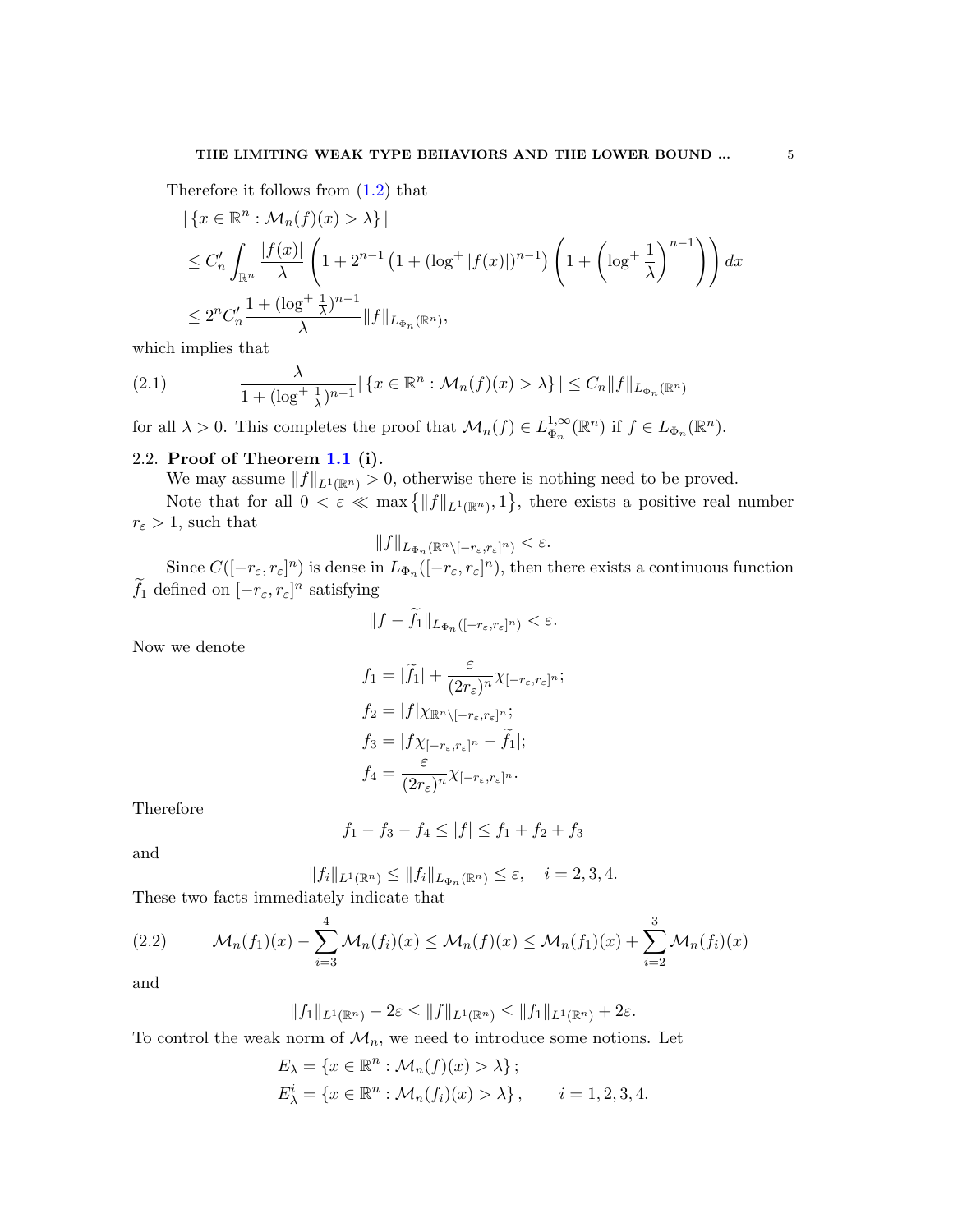Thus it follows from [\(2.2\)](#page-4-0) that

<span id="page-5-0"></span>(2.3) 
$$
E^1_{(1+2\sqrt{\varepsilon})\lambda} \setminus (E^3_{\sqrt{\varepsilon}\lambda} \cup E^4_{\sqrt{\varepsilon}\lambda}) \subset E_\lambda \subset E^1_{(1-2\sqrt{\varepsilon})\lambda} \cup E^2_{\sqrt{\varepsilon}\lambda} \cup E^3_{\sqrt{\varepsilon}\lambda}.
$$

To prove Theorem [1.1](#page-2-0) (i), we need to consider the contribution of each term on both sides of [\(2.3\)](#page-5-0). Here is the main structure of this proof. The upper estimates for  $E^2_{\sqrt{\varepsilon}\lambda}$ ,  $E^3_{\sqrt{\varepsilon}\lambda}$  and  $E^4_{\sqrt{\varepsilon}\lambda}$  will be given in Step 1. In Step 2, we are going to estabilish the lower estimate of  $E^1_{(1+2\sqrt{\varepsilon})\lambda}$ . Combining with the upper estimates in Step 1, we may deduce the lower estimate of  $E_\lambda$ . In Step 3, an upper estimate for  $E^1_{(1-2\sqrt{\varepsilon})\lambda}$  will be given. Then the results in Step 1 and Step 3 yield an upper estimate for  $E_{\lambda}$ .

## Step 1: Upper estimates for  $E^2_{\sqrt{\varepsilon}\lambda}, E^3_{\sqrt{\varepsilon}\lambda}, E^4_{\sqrt{\varepsilon}\lambda}$ .

By the fact that  $||f_i||_{L_{\Phi_n}(\mathbb{R}^n)} \leq \varepsilon$  for  $i = 2, 3, 4$ , together with  $(2.1)$ , we obtain the upper estimates as follows:

<span id="page-5-1"></span>(2.4) 
$$
|E_{\sqrt{\varepsilon}\lambda}^i| \le C_n \frac{1 + (\log^+ \frac{1}{\sqrt{\varepsilon}\lambda})^{n-1}}{\sqrt{\varepsilon}\lambda} \varepsilon = C_n \frac{1 + (\log^+ \frac{1}{\sqrt{\varepsilon}\lambda})^{n-1}}{\lambda} \sqrt{\varepsilon}, \qquad i = 2, 3, 4.
$$

Step 2: Lower estimate for  $E^1_{(1+2\sqrt{\varepsilon})\lambda}$ .

Recalling that  $f_1$  is a continuous function on  $[-r_\varepsilon, r_\varepsilon]^n$ , then for all  $y \in [-r_\varepsilon, r_\varepsilon]^n$ , we have

$$
\frac{\varepsilon}{(2r_{\varepsilon})^n} \le f_1(y) \le \max_{y \in [-r_{\varepsilon}, r_{\varepsilon}]^n} f_1(y) =: A_{\varepsilon} < \infty.
$$

Let  $R_{\varepsilon} = (2r_{\varepsilon})^{n+1} A_{\varepsilon}/\varepsilon + r_{\varepsilon}$  and define

$$
E' = \{(x_1, \cdots, x_n) : |x_1|, \cdots, |x_n| > R_{\varepsilon}\}.
$$

From geometric view,  $E'$  can be divided into  $2^n$  intervals, so we denote

$$
E'_1 = \{(x_1, \cdots, x_n) : x_1, \cdots, x_n > R_{\varepsilon}\},
$$

and the others by  $E'_2, \cdots, E'_{2^n}$ .

For all  $x = (x_1, \dots, x_n) \in E'_1$  and  $\vec{a} = (a_1, \dots, a_n), \vec{b} = (b_1, \dots, b_n)$  satisfy

$$
a_k \le x_k \le b_k
$$
 and  $a_k < b_k$ ,  $k = 1, \dots, n$ ,

we define

$$
F(\vec{a}, \vec{b}, x) = \frac{1}{\prod_{k=1}^{n} (b_k - a_k)} \int_{a_1}^{b_1} \cdots \int_{a_n}^{b_n} f_1(y) dy.
$$

Then we have the following claim.

**Claim 1:**  $F(\vec{a}, \vec{b}, x)$  obtains its maximum at  $\vec{a} = (-r_{\varepsilon}, \dots, -r_{\varepsilon})$  and  $\vec{b} = x$ .

Note that supp $f_1 = [-r_{\varepsilon}, r_{\varepsilon}]^n$ . Obviously if there exists an  $a_j \geq r_{\varepsilon}$ , then supp $f_1 \cap$  $([a_1, b_1] \times \cdots \times [a_n, b_n])$  is a set of measure 0, which means  $F(\vec{a}, \vec{b}, x) = 0$ . So we only have to discuss the case all  $a_j < r_{\varepsilon}$ . It's also easy to observe that  $F(\vec{a}, \vec{b}, x)$  is a decreasing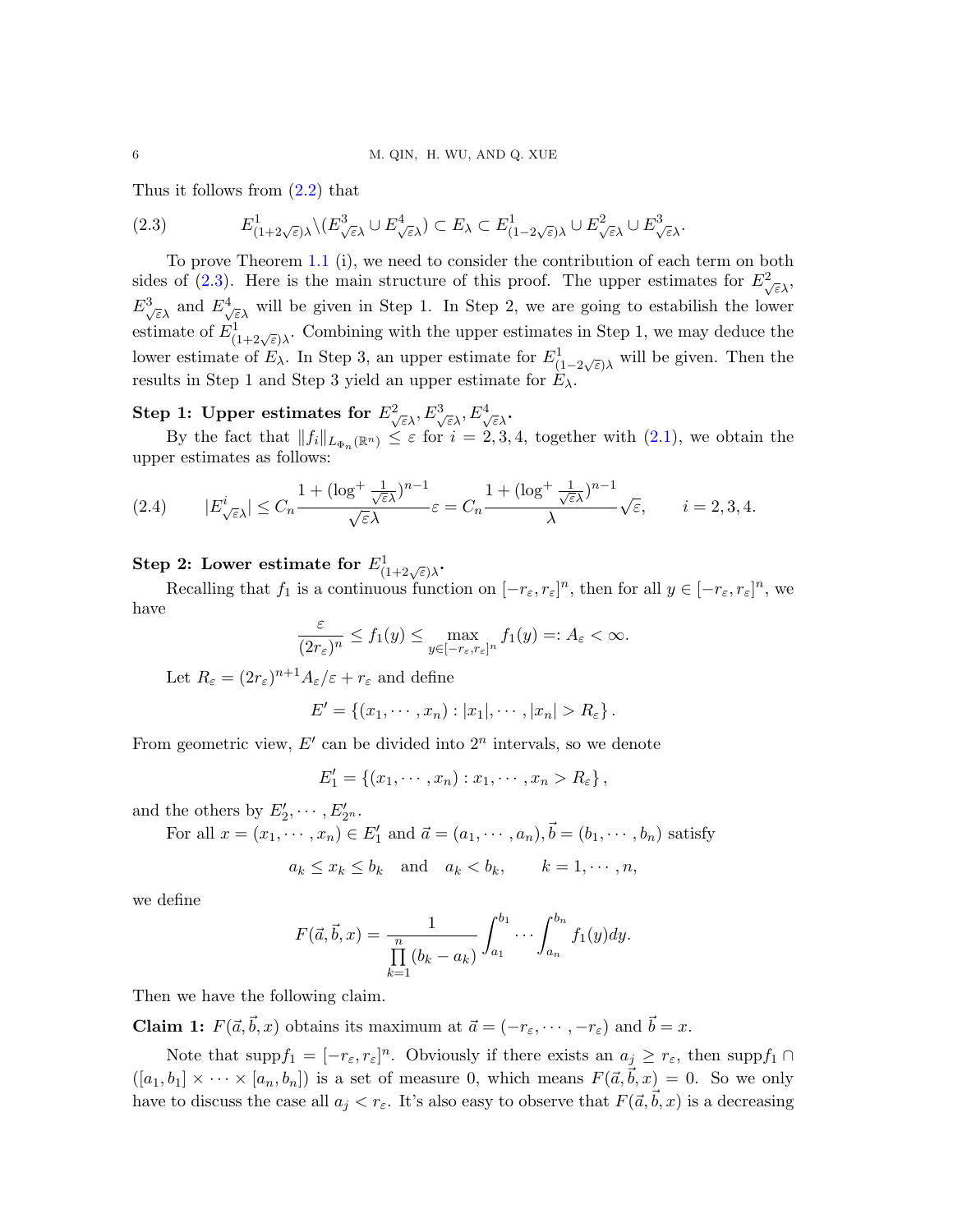function of  $b_j$ . Since each  $b_j \geq x_j > r_{\varepsilon}$ , thus

$$
F(\vec{a}, \vec{b}, x) \le F(\vec{a}, x, x) = \frac{1}{\prod_{k=1}^{n} (x_k - a_k)} \int_{a_1}^{r_{\varepsilon}} \cdots \int_{a_n}^{r_{\varepsilon}} f_1(y) dy.
$$

For  $a_j < r_{\varepsilon}$ , one may find

• If  $a_j < -r_{\varepsilon}$ , then ∂F  $\partial a_j$  $(\vec{a}, x, x) = \frac{1}{\sqrt{2\pi}}$  $\frac{1}{x_j - a_j} F(\vec{a}, x, x) > 0;$ 

• If 
$$
-r_{\varepsilon} < a_j < r_{\varepsilon}
$$
, then  
\n
$$
\frac{\partial F}{\partial a_j}(\vec{a}, x, x)
$$
\n
$$
= \frac{1}{\prod_{k=1}^n (b_k - a_k)} \left( \frac{1}{b_j - a_j} \int_{a_1}^{r_{\varepsilon}} \cdots \int_{a_n}^{r_{\varepsilon}} f_1(y) dy \right.
$$
\n
$$
- \int_{a_1}^{r_{\varepsilon}} \cdots \int_{a_{j-1}}^{r_{\varepsilon}} \int_{a_{j+1}}^{r_{\varepsilon}} \cdots \int_{a_n}^{r_{\varepsilon}} f_1(y_1, \cdots, y_{j-1}, a_j, y_{j+1}, \cdots, y_n) dy_n \cdots dy_{j+1} dy_{j-1} \cdots dy_1 \right)
$$
\n
$$
\leq \frac{\prod_{k \neq j}^n (r_{\varepsilon} - a_k)}{\prod_{k=1}^n (b_k - a_k)} \left( \frac{r_{\varepsilon} - a_j}{x_j - a_j} A_{\varepsilon} - \frac{\varepsilon}{(2r_{\varepsilon})^n} \right) \leq \frac{\prod_{k \neq j}^n (r_{\varepsilon} - a_k)}{\prod_{k=1}^n (b_k - a_k)} \left( \frac{2r_{\varepsilon}}{R_{\varepsilon} - r_{\varepsilon}} A_{\varepsilon} - \frac{\varepsilon}{(2r_{\varepsilon})^n} \right) < 0.
$$

These arguments deduce that  $F(\vec{a}, x, x) \leq F((-r_{\varepsilon}, \cdots, -r_{\varepsilon}), x, x)$ . Therefore Claim 1 is proved.

For  $x \in E'_1$ , it follows from Claim 1 that

$$
\mathcal{M}_n(f_1)(x) = \sup_{\vec{a}, \vec{b}} F(\vec{a}, \vec{b}, x) = \frac{1}{\prod_{k=1}^n (x_k + r_{\varepsilon})} \int_{[-r_{\varepsilon}, r_{\varepsilon}]^n} f_1(y) dy.
$$

For any  $0 < \lambda < ||f_1||_{L^1(\mathbb{R}^n)}/((1+2\sqrt{\varepsilon})(R_\varepsilon+r_\varepsilon)^n)$ , Lemma [2.1](#page-3-0) yields that

$$
|E_{(1+2\sqrt{\varepsilon})\lambda}^1 \cap E_1'| = \left| \left\{ x : x_1, \dots, x_n > R_{\varepsilon}, \prod_{k=1}^n (x_k + r_{\varepsilon}) < \frac{\|f_1\|_{L^1(\mathbb{R}^n)}}{(1 + 2\sqrt{\varepsilon})\lambda} \right\} \right|
$$
  
= 
$$
\sum_{k=1}^n B_{n,k} \frac{\|f_1\|_{L^1(\mathbb{R}^n)}}{(1 + 2\sqrt{\varepsilon})\lambda} \left( \log \frac{\|f_1\|_{L^1(\mathbb{R}^n)}}{(1 + 2\sqrt{\varepsilon})\lambda} \right)^{n-k} + (-1)^n (R_{\varepsilon} + r_{\varepsilon})^n.
$$

Repeated applications of the same technique to each  $E_i'$  lead to the equation

$$
|E_{(1+2\sqrt{\varepsilon})\lambda}^1 \cap E_i'| = \sum_{k=1}^n B_{n,k} \frac{\|f_1\|_{L^1(\mathbb{R}^n)}}{(1+2\sqrt{\varepsilon})\lambda} \left(\log \frac{\|f_1\|_{L^1(\mathbb{R}^n)}}{(1+2\sqrt{\varepsilon})\lambda}\right)^{n-k} + (-1)^n (R_{\varepsilon} + r_{\varepsilon})^n.
$$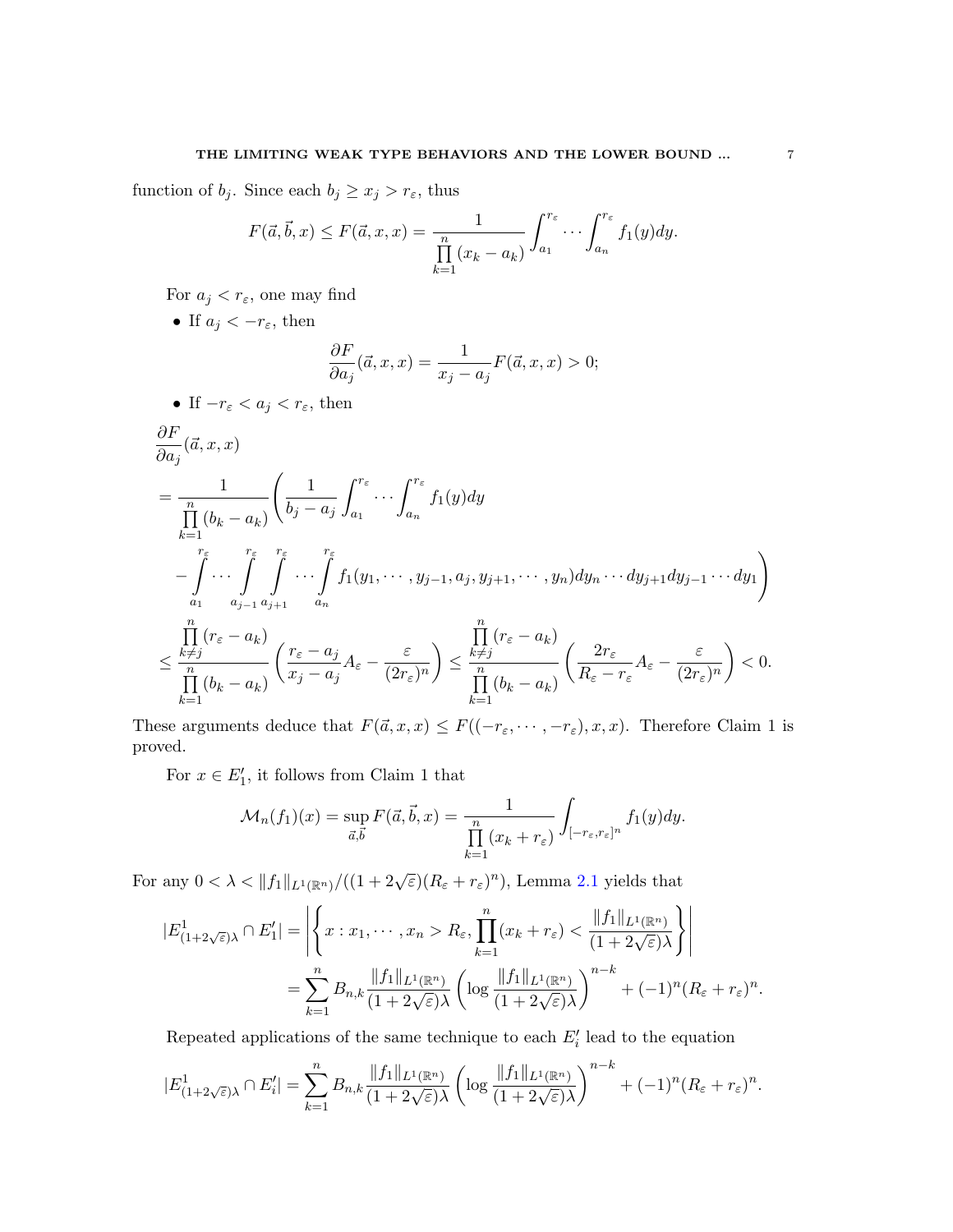Combining with  $(2.3)$  and  $(2.4)$ , we obtain that

$$
|E_{\lambda}| \ge |E_{(1+2\sqrt{\varepsilon})\lambda}^1| - |E_{\sqrt{\varepsilon}\lambda}^3| - |E_{\sqrt{\varepsilon}\lambda}^4| \ge \sum_{i=1}^{2^n} |E_{(1+2\sqrt{\varepsilon})\lambda}^1 \cap E_i'| - |E_{\sqrt{\varepsilon}\lambda}^3| - |E_{\sqrt{\varepsilon}\lambda}^4|
$$
  
\n
$$
\ge 2^n \sum_{k=1}^n B_{n,k} \frac{\|f_1\|_{L^1(\mathbb{R}^n)}}{(1+2\sqrt{\varepsilon})\lambda} \left( \log \frac{\|f_1\|_{L^1(\mathbb{R}^n)}}{(1+2\sqrt{\varepsilon})\lambda} \right)^{n-k} + (-2)^n (R_{\varepsilon} + r_{\varepsilon})^n
$$
  
\n
$$
-2C_n \frac{1 + (\log^+ \frac{1}{\sqrt{\varepsilon}\lambda})^{n-1}}{\lambda} \sqrt{\varepsilon}.
$$

Multipling  $\lambda/(1+(\log^+\frac{1}{\lambda})^{n-1})$  on both sides and let  $\lambda \to 0^+$ , we conclude that

$$
\underline{\lim}_{\lambda \to 0^+} \frac{\lambda}{1 + (\log^+ \frac{1}{\lambda})^{n-1}} |E_\lambda| \ge \frac{2^n B_{n,1}}{1 + 2\sqrt{\varepsilon}} \|f_1\|_{L^1(\mathbb{R}^n)} - 2C_n\sqrt{\varepsilon}
$$

$$
\ge \frac{2^n}{(n-1)!(1 + 2\sqrt{\varepsilon})} \left(\|f\|_{L^1(\mathbb{R}^n)} - 2\varepsilon\right) - 2C_n\sqrt{\varepsilon}.
$$

By the arbitrariness of  $\varepsilon$ , we deduce that

(2.5) 
$$
\lim_{\lambda \to 0^+} \frac{\lambda}{1 + (\log^+ \frac{1}{\lambda})^{n-1}} |E_\lambda| \ge \frac{2^n}{(n-1)!} ||f||_{L^1(\mathbb{R}^n)}.
$$

## Step 3: Upper estimate for  $E^1_{(1-2\sqrt{\varepsilon})\lambda}$ .

<span id="page-7-2"></span>The argument used in Step 2 also works for  $|E_{(1-2\sqrt{\varepsilon})\lambda}^1 \cap E'|$ , one may obtain

<span id="page-7-1"></span>
$$
(2.6)\ \ |E^1_{(1-2\sqrt{\varepsilon})\lambda}\cap E'|=2^n\sum_{k=1}^nB_{n,k}\frac{\|f_1\|_{L^1(\mathbb{R}^n)}}{(1-2\sqrt{\varepsilon})\lambda}\left(\log\frac{\|f_1\|_{L^1(\mathbb{R}^n)}}{(1-2\sqrt{\varepsilon})\lambda}\right)^{n-k}+(-2)^n(R_{\varepsilon}+r_{\varepsilon})^n.
$$

Now we only need to consider the contribution of  $|E^1_{(1-2\sqrt{\varepsilon})\lambda} \cap (\mathbb{R}^n \backslash E')|$ .

<span id="page-7-0"></span>Note that  $\mathbb{R}^n \backslash E'$  can be written as

$$
\mathbb{R}^n \setminus E' = \bigcup_{i=1}^n \bigcup_{\tilde{x} \in \mathcal{A}} \{x : |x_{l_1}|, \cdots, |x_{l_i}| \le R_{\varepsilon}, |x_{l_{i+1}}|, \cdots, |x_{l_n}| > R_{\varepsilon}\}\
$$
  

$$
=:\left(\bigcup_{i=1}^{n-1} \bigcup_{\tilde{x} \in \mathcal{A}} E_{i,\tilde{x}}''\right) \cup [-R_{\varepsilon}, R_{\varepsilon}]^n,
$$

where  $\tilde{x} = (x_{l_1}, \dots, x_{l_n}), \mathcal{A}$  is the family of all permutations of  $(x_1, \dots, x_n),$  and the cardinality of  $A$  is  $n!$ .

Similar as in Step 2, we may split  $E''_{i,\tilde{x}}$  into  $2^{n-i}$  sets and denote

$$
E''_{i,\tilde{x},1} = \left\{ x : |x_{l_1}|, \cdots, |x_{l_i}| \leq R_{\varepsilon}, x_{l_{i+1}}, \cdots, x_{l_n} > R_{\varepsilon} \right\},\,
$$

and the others by  $E''_{i,\tilde{x},2}, \cdots, E''_{i,\tilde{x},2^{n-i}}$ . See Figure [1](#page-8-0) for 3-dimensional case.

Now for  $x \in E''_{i,\tilde{x},1}$ , we define an auxiluary function h which depends on  $\varepsilon$  and  $\tilde{x}$  as

$$
h(x) = A_{\varepsilon} \cdot \chi_{\left\{x:|x_{l_1}|,\cdots,|x_{l_i}| \le R_{\varepsilon},|x_{l_{i+1}}|,\cdots,|x_{l_n}| \le r_{\varepsilon}\right\}}(x).
$$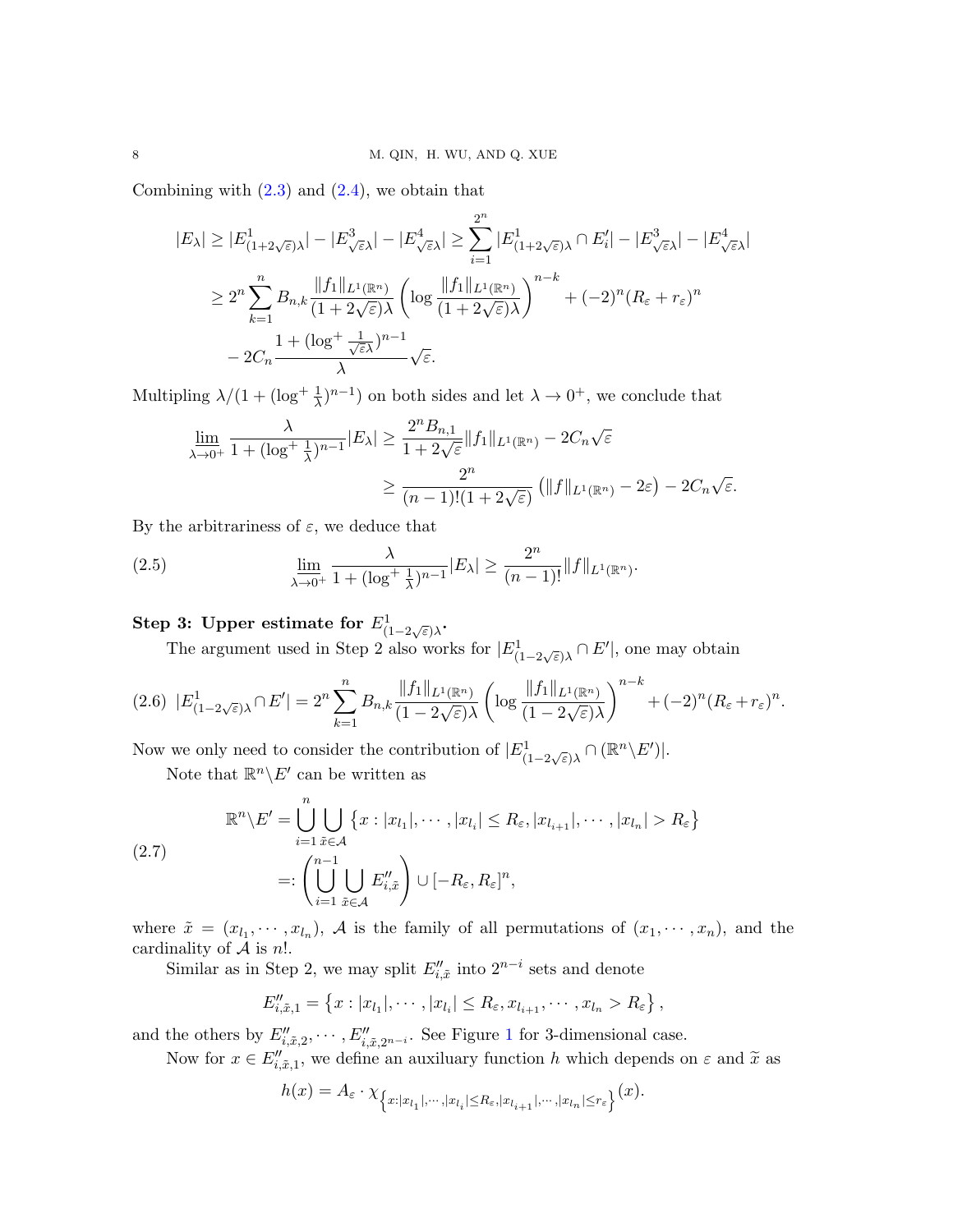

<span id="page-8-0"></span>FIGURE 1. Part of  $E', E''_{1,\tilde{x}}$  and  $E''_{2,\tilde{x}}$  in dimension 3.

It is easy to see that  $0 < f_1 \leq h$ . Then we denote

$$
H(\vec{a}, \vec{b}, x) = \frac{1}{\prod_{k=1}^{n} (b_{l_k} - a_{l_k})} \int_{a_{l_1}}^{b_{l_1}} \cdots \int_{a_{l_n}}^{b_{l_n}} h(y) dy
$$
  
=  $A_{\varepsilon} \prod_{k=1}^{i} \frac{\min\{R_{\varepsilon}, b_{l_k}\} - \max\{-R_{\varepsilon}, a_{l_k}\}}{b_{l_k} - a_{l_k}} \cdot \prod_{k=i+1}^{n} \frac{\max\{r_{\varepsilon} - a_{l_k}, 0\} - \max\{-r_{\varepsilon} - a_{l_k}, 0\}}{b_{l_k} - a_{l_k}},$ 

and claim that:

**Claim 2:**  $H(\vec{a}, \vec{b}, x)$  obtains its maximum at  $-R_{\varepsilon} \le a_{l_k} < b_{l_k} \le R_{\varepsilon}$  for  $1 \le k \le i$  and  $a_{l_k} = -r_{\varepsilon}, b_{l_k} = x_{l_k}$  for  $i + 1 \leq k \leq n$ .

In fact, for  $1 \leq k \leq i$ , then it is obvious that

$$
\frac{\min\left\{R_{\varepsilon}, b_{l_k}\right\} - \max\left\{-R_{\varepsilon}, a_{l_k}\right\}}{b_{l_k} - a_{l_k}} \le 1,
$$

and the equal sign works only if  $-R_{\varepsilon} \le a_{l_k} < b_{l_k} \le R_{\varepsilon}$ . On the other hand, for  $i + 1 \le$  $j \leq n$ , the following inequality holds:

$$
\frac{\max\left\{r_{\varepsilon} - a_{l_k}, 0\right\} - \max\left\{-r_{\varepsilon} - a_{l_k}, 0\right\}}{b_{l_k} - a_{l_k}} \le \frac{2r_{\varepsilon}}{x_{l_k} + r_{\varepsilon}},
$$

and the equality works only if  $a_{l_k} = -r_{\varepsilon}$  and  $b_{l_k} = x_{l_k}$ . Then Claim 2 was proved.

By Claim 2, it follows that

$$
\mathcal{M}_n(f_1)(x) \le \mathcal{M}_n(h)(x) = \sup_{\vec{a}, \vec{b}} H(\vec{a}, \vec{b}, x) = A_{\varepsilon} (2r_{\varepsilon})^{n-i} \prod_{k=i+1}^n \frac{1}{x_{l_k} + r_{\varepsilon}}.
$$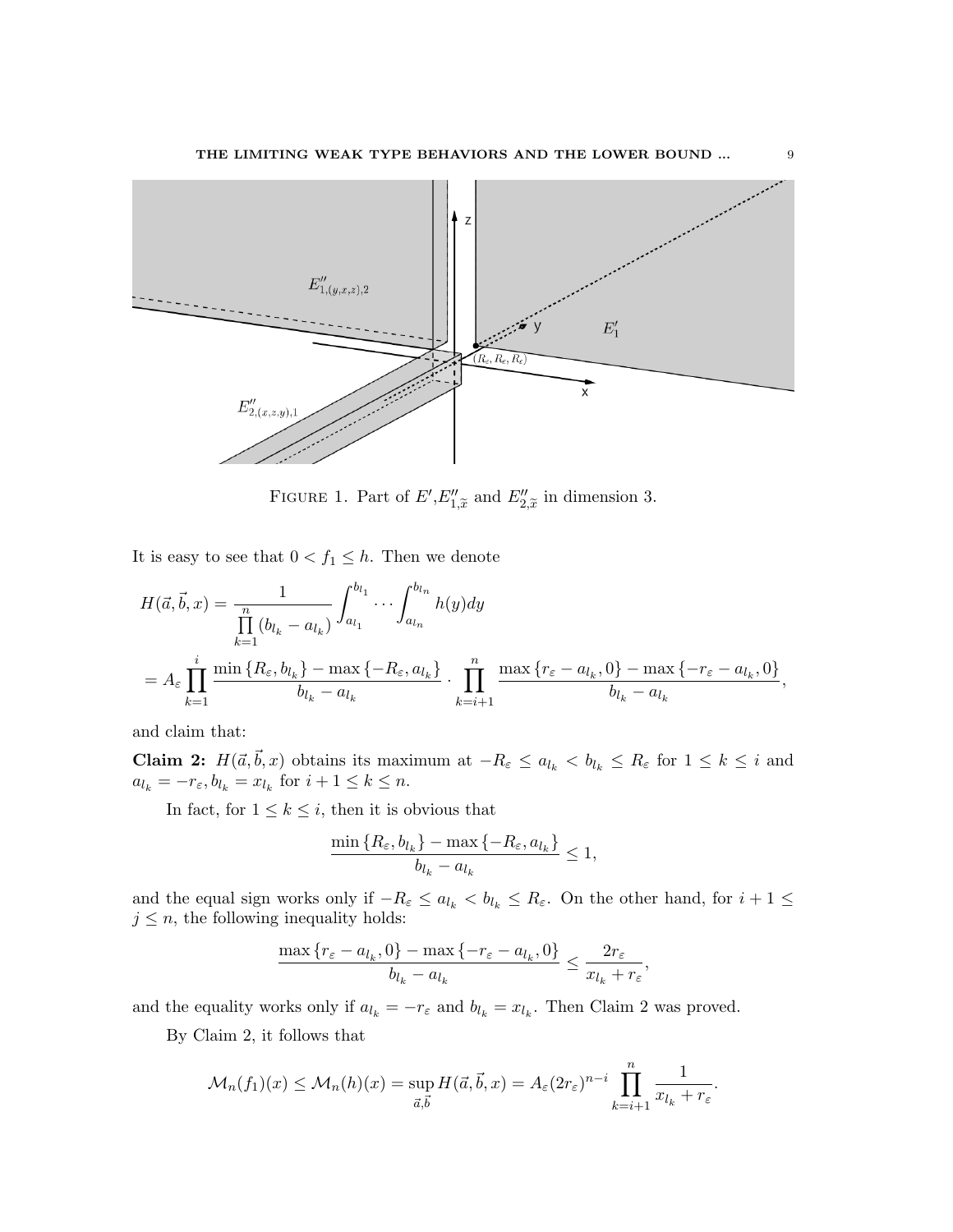Therefore for  $\lambda < A_{\varepsilon}(2r_{\varepsilon})^{n-i}/((1-2\sqrt{\varepsilon})(R_{\varepsilon}+r_{\varepsilon})^{n-i}),$  we have

$$
|E_{(1-2\sqrt{\varepsilon})\lambda}^{1} \cap E_{i,\tilde{x},1}''|
$$
  
\n
$$
\leq \left| \left\{ x : |x_{l_1}|, \cdots, |x_{l_i}| \leq R_{\varepsilon}, x_{l_{i+1}}, \cdots, x_{l_n} > R_{\varepsilon}, \prod_{k=i+1}^n x_{l_k} + r_{\varepsilon} < \frac{A_{\varepsilon}(2r_{\varepsilon})^{n-i}}{(1-2\sqrt{\varepsilon})\lambda} \right\} \right|
$$
  
\n
$$
= (2R_{\varepsilon})^i \cdot \left[ \sum_{k=1}^{n-i} B_{n-i,k} \frac{A_{\varepsilon}(2r_{\varepsilon})^{n-i}}{(1-2\sqrt{\varepsilon})\lambda} \left( \log \frac{A_{\varepsilon}(2r_{\varepsilon})^{n-i}}{(1-2\sqrt{\varepsilon})\lambda} \right)^{n-i-k} + (-1)^{n-i} (R_{\varepsilon} + r_{\varepsilon})^{n-i} \right].
$$

Similarly, each of  $|E^1_{(1-2\sqrt{\varepsilon})\lambda} \cap E''_{i,\tilde{x},2}|, \cdots, |E^1_{(1-2\sqrt{\varepsilon})\lambda} \cap E''_{i,\tilde{x},2^{n-i}}|$  enjoys the same bound. Therefore

$$
|E_{(1-2\sqrt{\varepsilon})\lambda}^1 \cap E_{i,\tilde{x}}''|
$$
  
\n
$$
\leq (2R_{\varepsilon})^i \cdot \left[ \sum_{k=1}^{n-i} B_{n-i,k} \frac{A_{\varepsilon} (4r_{\varepsilon})^{n-i}}{(1-2\sqrt{\varepsilon})\lambda} \left( \log \frac{A_{\varepsilon} (2r_{\varepsilon})^{n-i}}{(1-2\sqrt{\varepsilon})\lambda} \right)^{n-i-k} + (-2)^{n-i} (R_{\varepsilon} + r_{\varepsilon})^{n-i} \right].
$$

Hence by  $(2.7)$ , we get

<span id="page-9-0"></span>
$$
|E_{(1-2\sqrt{\varepsilon})\lambda}^{1} \cap (\mathbb{R}^{n} \setminus E')| \leq \sum_{i=1}^{n-1} \sum_{\tilde{x} \in \mathcal{A}} |E_{(1-2\sqrt{\varepsilon})\lambda}^{1} \cap E''_{i,\tilde{x}}| + |[-R_{\varepsilon}, R_{\varepsilon}]^{n}|
$$
  
(2.8)  

$$
\leq \sum_{i=1}^{n-1} n!(2R_{\varepsilon})^{i} \cdot \left[ \sum_{k=1}^{n-i} B_{n-i,k} \frac{A_{\varepsilon}(4r_{\varepsilon})^{n-i}}{(1-2\sqrt{\varepsilon})\lambda} \left( \log \frac{A_{\varepsilon}(2r_{\varepsilon})^{n-i}}{(1-2\sqrt{\varepsilon})\lambda} \right)^{n-i-k} \right]
$$

$$
+ \sum_{i=1}^{n-1} n!(2R_{\varepsilon})^{i}(-2)^{n-i}(R_{\varepsilon} + r_{\varepsilon})^{n-i} + (2R_{\varepsilon})^{n}.
$$

Now it follows from  $(2.3)$ ,  $(2.4)$ ,  $(2.6)$  and  $(2.8)$  that

$$
|E_{\lambda}| = |E_{(1-2\sqrt{\varepsilon})\lambda}^{1} \cap E'| + |E_{(1-2\sqrt{\varepsilon})\lambda}^{1} \cap (\mathbb{R}^{n} \setminus E')| + |E_{\sqrt{\varepsilon}\lambda}^{2}| + |E_{\sqrt{\varepsilon}\lambda}^{3}|
$$
  
\n
$$
\leq 2^{n} \sum_{k=1}^{n} B_{n,k} \frac{\|f_{1}\|_{L^{1}(\mathbb{R}^{n})}}{(1-2\sqrt{\varepsilon})\lambda} \left(\log \frac{\|f_{1}\|_{L^{1}(\mathbb{R}^{n})}}{(1-2\sqrt{\varepsilon})\lambda}\right)^{n-k} + (-2)^{n} (R_{\varepsilon} + r_{\varepsilon})^{n}
$$
  
\n
$$
+ \sum_{i=1}^{n-1} n! (2R_{\varepsilon})^{i} \cdot \left[\sum_{k=1}^{n-i} B_{n-i,k} \frac{A_{\varepsilon}(4r_{\varepsilon})^{n-i}}{(1-2\sqrt{\varepsilon})\lambda} \left(\log \frac{A_{\varepsilon}(2r_{\varepsilon})^{n-i}}{(1-2\sqrt{\varepsilon})\lambda}\right)^{n-i-k}\right]
$$
  
\n
$$
+ \sum_{i=1}^{n-1} n! (2R_{\varepsilon})^{i} (-2)^{n-i} (R_{\varepsilon} + r_{\varepsilon})^{n-i} + (2R_{\varepsilon})^{n} + 2C_{n} \frac{1 + (\log^{+} \frac{1}{\sqrt{\varepsilon}\lambda})^{n-1}}{\lambda} \sqrt{\varepsilon}.
$$

Multipling  $\lambda/(1+(\log^+\frac{1}{\lambda})^{n-1})$  on both sides and let  $\lambda \to 0^+$ , we conclude that

$$
\overline{\lim}_{\lambda \to 0^+} \frac{\lambda}{1 + (\log^+ \frac{1}{\lambda})^{n-1}} |E_\lambda| \le \frac{2^n B_{n,1}}{1 - 2\sqrt{\varepsilon}} \|f_1\|_{L^1(\mathbb{R}^n)} + 2C_n\sqrt{\varepsilon}
$$

$$
\le \frac{2^n}{(n-1)!(1 - 2\sqrt{\varepsilon})} \left(\|f\|_{L^1(\mathbb{R}^n)} + 2\varepsilon\right) + 2C_n\sqrt{\varepsilon}.
$$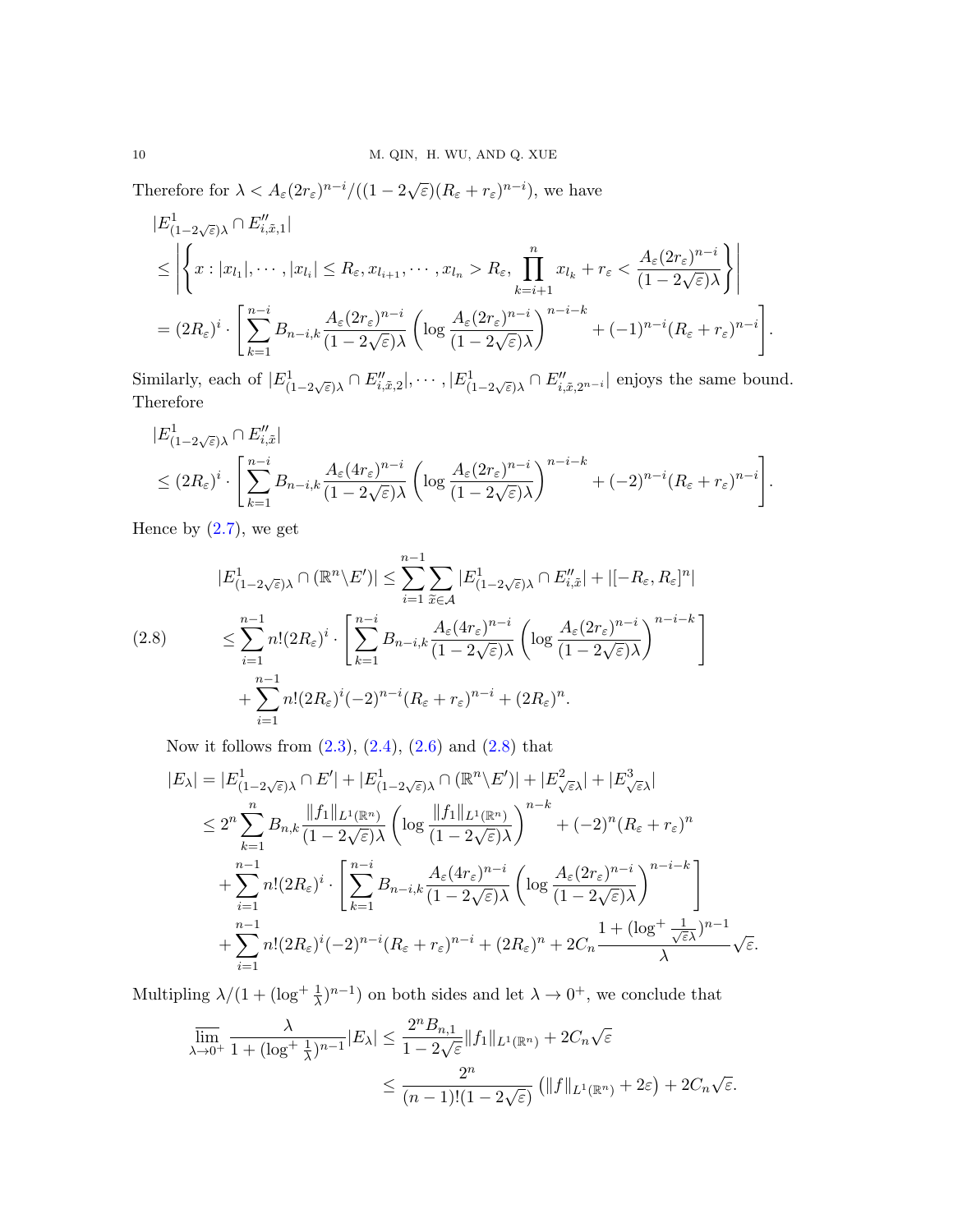Since  $\varepsilon$  is arbitrary, it holds that

(2.9) 
$$
\overline{\lim}_{\lambda \to 0^+} \frac{\lambda}{1 + (\log^+ \frac{1}{\lambda})^{n-1}} |E_\lambda| \leq \frac{2^n}{(n-1)!} \|f\|_{L^1(\mathbb{R}^n)}.
$$

Finally, combining  $(2.5)$  and  $(2.9)$ , we deduce that

<span id="page-10-0"></span>
$$
\lim_{\lambda \to 0^+} \frac{\lambda}{1 + (\log^+ \frac{1}{\lambda})^{n-1}} |E_{\lambda}| = \frac{2^n}{(n-1)!} ||f||_{L^1(\mathbb{R}^n)}.
$$

Then we finish the proof of Theorem [1.1](#page-2-0) (i).

#### 2.3. Proof of Theorem [1.1](#page-2-0) (ii).

Since  $\mathcal{M}_n$  is bounded from  $L^{\infty}$  to  $L^{\infty}$ , and apparently the best constant is 1, then for all  $\lambda > A_{\varepsilon}/(1-2\sqrt{\varepsilon})$ , it is easy to see

$$
|E^1_{(1-2\sqrt{\varepsilon})\lambda}| = 0.
$$

Therefore for  $\lambda > \max\left\{A_{\varepsilon}/(1-2\sqrt{\varepsilon}), 1/\sqrt{\varepsilon}\right\}$ , it follows from [\(3.3\)](#page-12-0), [\(3.4\)](#page-13-0) that

$$
|E_\lambda|\leq |E_{(1-2\sqrt{\varepsilon})\lambda}^1|+\sum_{i=2}^3|E_{\sqrt{\varepsilon}}^i|\leq 2C_n\frac{1+(\log^+\frac{1}{\sqrt{\varepsilon}\lambda})^{n-1}}{\lambda}\sqrt{\varepsilon}\leq 2C_n\frac{\sqrt{\varepsilon}}{\lambda}.
$$

Multipling  $\lambda/(1+(\log^+\frac{1}{\lambda})^{n-1})$  on both sides and let  $\lambda \to \infty$ , we have

$$
\overline{\lim}_{\lambda \to 0^+} \frac{\lambda}{1 + (\log^+ \frac{1}{\lambda})^{n-1}} |E_\lambda| \leq 2C_n \sqrt{\varepsilon}.
$$

By the arbitrariness of  $\varepsilon$ , it yields that

$$
\lim_{\lambda \to \infty} \frac{\lambda}{1 + (\log^+ \frac{1}{\lambda})^{n-1}} |E_\lambda| = 0.
$$

This completes the proof of Theorem [1.1](#page-2-0) (ii).

### 2.4. Proof of Corollary [1.1.](#page-2-1)

Now we are ready to prove Corollary [1.1.](#page-2-1) Since the family of functions satisfying  $f \in L_{\Phi_n}(\mathbb{R}^n)$  and  $||f||_{L_{\Phi_n}(\mathbb{R}^n)} = ||f||_{L^1(\mathbb{R}^n)}$  is nonempty, therefore

$$
\|\mathcal{M}_{n}\|_{L_{\Phi_{n}}(\mathbb{R}^{n})\to L_{\Phi_{n}}^{1,\infty}(\mathbb{R}^{n})} = \sup_{f\in L_{\Phi_{n}}(\mathbb{R}^{n})} \frac{\|\mathcal{M}_{n}f\|_{L_{\Phi_{n}}^{1,\infty}(\mathbb{R}^{n})}}{\|f\|_{L_{\Phi_{n}}(\mathbb{R}^{n})}}}{\sum_{\substack{f\in L_{\Phi_{n}}(\mathbb{R}^{n})\\ \|f\|_{L_{\Phi_{n}}(\mathbb{R}^{n})}=\|f\|_{L^{1}(\mathbb{R}^{n})}}}\frac{\|\mathcal{M}_{n}f\|_{L_{\Phi_{n}}^{1,\infty}(\mathbb{R}^{n})}}{\|f\|_{L^{1}(\mathbb{R}^{n})}}}{\|f\|_{L^{1}(\mathbb{R}^{n})}} \geq \frac{2^{n}}{(n-1)!},
$$

where the last inequality is a direct consequence of Theorem [1.1](#page-2-0) (i).

On the other hand, note that

$$
\lim_{\lambda \to 1^{-}} \frac{\lambda}{1 + (\log^{+} \frac{1}{\lambda})^{n-1}} \left| \left\{ x \in \mathbb{R}^{n} : \mathcal{M}_{n}(\chi_{B(0,1)})(x) > \lambda \right\} \right| = ||\chi_{B(0,1)}||_{L_{\Phi_{n}}(\mathbb{R}^{n})},
$$

then it follows that

$$
\|\mathcal{M}_n\|_{L_{\Phi_n}(\mathbb{R}^n)\to L_{\Phi_n}^{1,\infty}(\mathbb{R}^n)} \geq \max\left\{\frac{2^n}{(n-1)!},1\right\}.
$$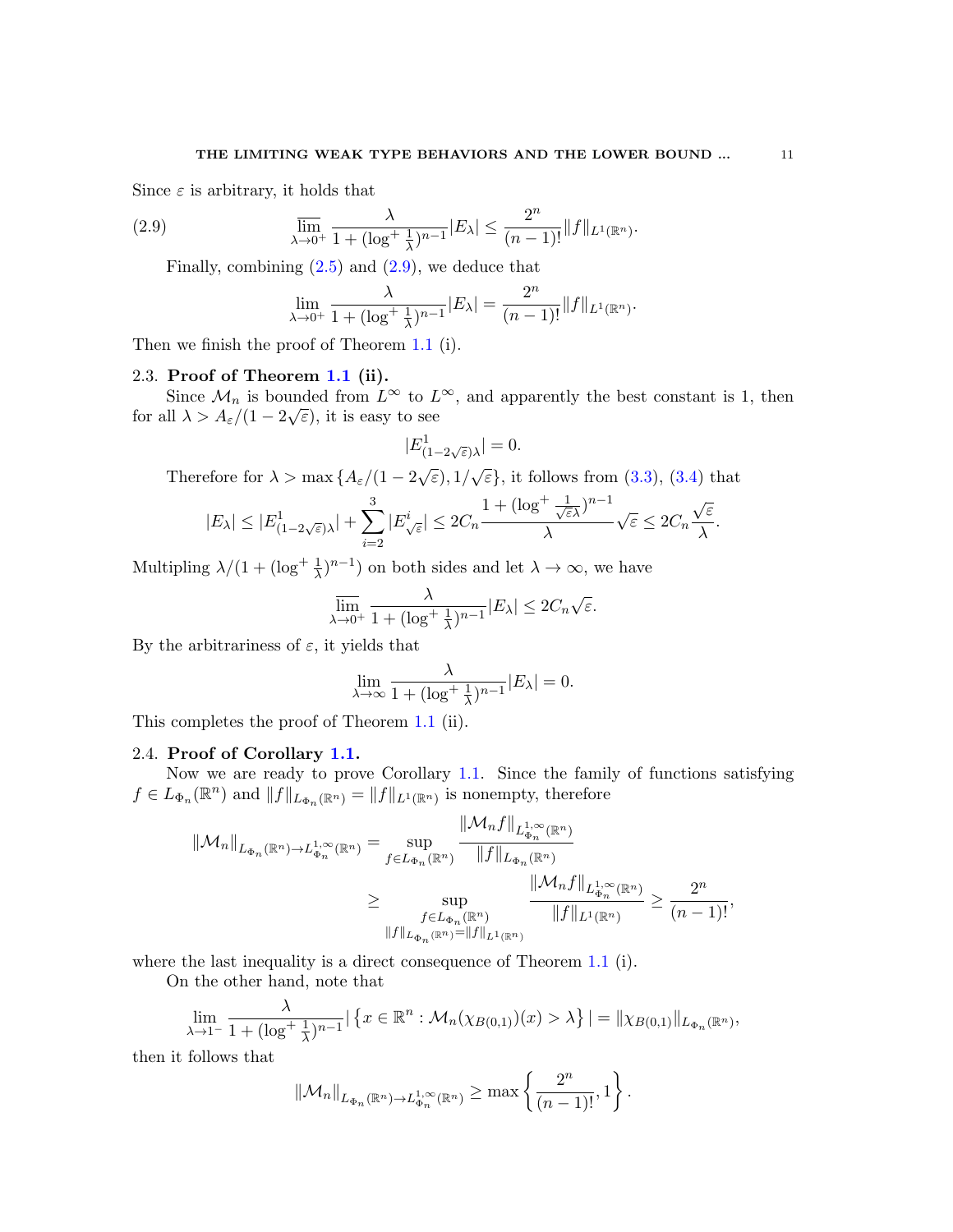It is easy to verify that

$$
\lim_{\lambda \to 1^{-}} \frac{\lambda}{1 + (\log^{+} \frac{1}{\lambda})^{n-1}} | \{ x \in \mathbb{R}^{n} : \mathcal{M}_{n}^{c}(\chi_{B(0,1)})(x) > \lambda \} | = \| \chi_{B(0,1)} \|_{L_{\Phi_{n}}(\mathbb{R}^{n})},
$$

which indicates that

$$
\|\mathcal{M}_n^c\|_{L_{\Phi_n}(\mathbb{R}^n)\to L_{\Phi_n}^{1,\infty}(\mathbb{R}^n)}\geq 1.
$$

### 3. Results for multilinear strong maximal operators

<span id="page-11-0"></span>As a natural generalization of linear case, the multilinear strong maximal operator have been paid lots of attentions. It was first introduced by Grafakos et al. in [\[14\]](#page-16-13):

$$
\mathcal{M}_n^{(m)}(f_1,\dots,f_m)(x)=\sup_{\substack{R\ni x\\R\in\mathcal{R}}} \prod_{i=1}^m \frac{1}{|R|}\int_R |f_i(y)|dy.
$$

The strong boundedness, endpoint weak type boundedness and weighted boundedness has been given. Subsequently, similar results was extented to multilinear fractional strong maximal operator by Cao et al.  $[5-7]$  $[5-7]$ . For more works about  $\mathcal{M}_n^{(m)}$ , we refer the readers to [\[26,](#page-17-11) [33,](#page-17-12) [34\]](#page-17-13).

It is quiet natural to ask the following question:

Question: what kinds of limiting weak type behavior does the multilinear strong maximal operator enjoy?

In this section, we are devoted to study this question. Since the difference between m-linear case and bilinear case is not essential, we only demonstrate the bilinear case.

**Theorem 3.1.** Let  $f, g \in L_{\Phi_n}(\mathbb{R}^n)$ , then we have

<span id="page-11-1"></span>(3.1) 
$$
\lim_{\lambda \to 0^+} \frac{\lambda}{1 + (\log^+ \frac{1}{\lambda})^{n-1}} |\{x \in \mathbb{R}^n : \mathcal{M}_n^{(2)}(f, g)(x) > \lambda^2\}|
$$

$$
= \frac{2^n}{(n-1)!} (||f||_{L^1(\mathbb{R}^n)} ||g||_{L^1(\mathbb{R}^n)})^{1/2};
$$

and

<span id="page-11-2"></span>(3.2) 
$$
\lim_{\lambda \to \infty} \frac{\lambda}{1 + (\log^+ \frac{1}{\lambda})^{n-1}} |\{x \in \mathbb{R}^n : \mathcal{M}_n^{(2)}(f, g)(x) > \lambda^2\}| = 0.
$$

Proof. The notations in Section [3](#page-11-0) will continue to be used in this proof. We may still assume  $||f||_{L^1(\mathbb{R}^n)}$ ,  $||g||_{L^1(\mathbb{R}^n)} > 0$ . There also exist functions  $g_1, g_2, g_3, g_4$  for g similarly as  $f_1, f_2, f_3, f_4$  for f. We may assume  $\max_{y \in [-r_{\varepsilon}, r_{\varepsilon}]^n} g_1(y) \leq A_{\varepsilon}$ , otherwise we can take  $A_{\varepsilon} =$ 

 $\max_{y \in [-r_\varepsilon, r_\varepsilon]^n} g_1(y).$ 

By the sublinearity of  $\mathcal{M}_n^{(2)}$ , it is easy to see

$$
\mathcal{M}_n^{(2)}(f,g)(x) \leq \mathcal{M}_n^{(2)}(f_1,g_1)(x) + \sum_{i=2}^3 \left( \mathcal{M}_n^{(2)}(f_1,g_i)(x) + \mathcal{M}_n^{(2)}(f_i,g_1)(x) \right) + \sum_{i=2}^3 \sum_{j=2}^3 \mathcal{M}_n^{(2)}(f_i,g_j)(x)
$$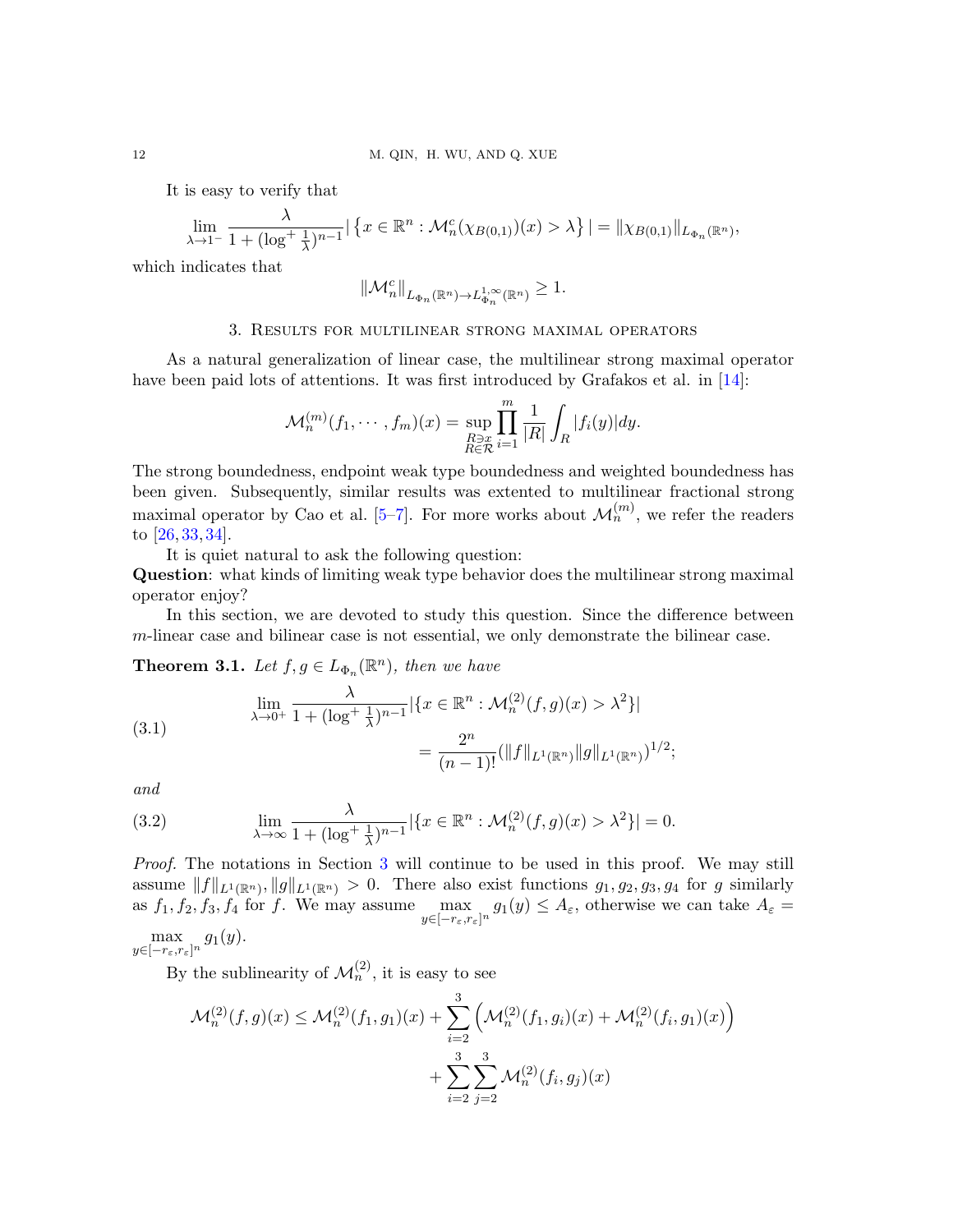and

$$
\mathcal{M}_n^{(2)}(f,g)(x) \ge \mathcal{M}_n^{(2)}(f_1,g_1)(x) - \sum_{i=3}^4 \left( \mathcal{M}_n^{(2)}(f,g_i)(x) + \mathcal{M}_n^{(2)}(f_i,g)(x) \right) - \sum_{i=3}^4 \sum_{j=3}^4 \mathcal{M}_n^{(2)}(f_i,g_j)(x).
$$

So we define

$$
\widetilde{E}_{\lambda} = \{x \in \mathbb{R}^n : \mathcal{M}_n^{(2)}(f, g)(x) > \lambda\};
$$
\n
$$
\widetilde{E}_{\lambda}^1 = \{x \in \mathbb{R}^n : \mathcal{M}_n^{(2)}(f_1, g_1) > \lambda\};
$$
\n
$$
\widetilde{E}_{\lambda}^2 = \left\{x \in \mathbb{R}^n : \sum_{i=2}^3 \left(\mathcal{M}_n^{(2)}(f_1, g_i)(x) + \mathcal{M}_n^{(2)}(f_i, g_1)(x)\right) > \lambda\right\};
$$
\n
$$
\widetilde{E}_{\lambda}^3 = \left\{x \in \mathbb{R}^n : \sum_{i=3}^4 \left(\mathcal{M}_n^{(2)}(f, g_i)(x) + \mathcal{M}_n^{(2)}(f_i, g)(x)\right) > \lambda\right\};
$$
\n
$$
\widetilde{E}_{\lambda}^4 = \left\{x \in \mathbb{R}^n : \sum_{i=2}^4 \sum_{j=2}^4 \mathcal{M}_n^{(2)}(f_i, g_j)(x) > \lambda\right\}.
$$

Therefore the following inlcuding relationships hold:

<span id="page-12-0"></span>
$$
(3.3) \qquad \widetilde{E}^1_{(1+2\sqrt{\varepsilon})\lambda^2} \setminus (\widetilde{E}^3_{\sqrt{\varepsilon}\lambda^2} \cup \widetilde{E}^4_{\sqrt{\varepsilon}\lambda^2}) \subset \widetilde{E}_{\lambda^2} \subset \widetilde{E}^1_{(1-2\sqrt{\varepsilon})\lambda^2} \cup \widetilde{E}^2_{\sqrt{\varepsilon}\lambda^2} \cup \widetilde{E}^4_{\sqrt{\varepsilon}\lambda^2}
$$

We also divide this proof into four parts. The upper estimates for  $\tilde{E}^2_{\sqrt{\varepsilon}\lambda^2}$ ,  $\tilde{E}^3_{\sqrt{\varepsilon}\lambda^2}$  and  $\widetilde{E}^4_{\sqrt{\varepsilon}\lambda^2}$  will be given in Step 1 and Step 2. Step 3 and Step 4 are devoted to demonstrate the lower and upper estimates of  $\widetilde{E}^1_{(1+2\sqrt{\varepsilon})\lambda^2}$  and  $\widetilde{E}^1_{(1-2\sqrt{\varepsilon})\lambda^2}$ .

Step 1: Upper estimate for  $\widetilde{E}_{\sqrt{\varepsilon}\lambda^2}^4$ . A basic fact  $\mathcal{M}_n^{(2)}(f_i, g_i)(x) \leq \mathcal{M}_n(f_i)(x) \cdot \mathcal{M}_n(g_i)(x)$  yields that

$$
\widetilde{E}_{\sqrt{\varepsilon}\lambda^2}^4 \subset \bigcup_{i=2}^4 \bigcup_{j=2}^4 \left\{ x \in \mathbb{R}^n : \mathcal{M}_n^{(2)}(f_i, g_j) > \frac{\sqrt{\varepsilon}\lambda^2}{9} \right\}
$$
\n
$$
\subset \bigcup_{i=2}^4 \bigcup_{j=2}^4 \left\{ \left\{ x \in \mathbb{R}^n : \mathcal{M}_n(f_i)(x) > \frac{\varepsilon^{1/4}\lambda}{3} \right\} \cup \left\{ x \in \mathbb{R}^n : \mathcal{M}_n(g_j)(x) > \frac{\varepsilon^{1/4}\lambda}{3} \right\} \right\}
$$
\n
$$
= \bigcup_{i=2}^4 \left\{ \left\{ x \in \mathbb{R}^n : \mathcal{M}_n(f_i)(x) > \frac{\varepsilon^{1/4}\lambda}{3} \right\} \cup \left\{ x \in \mathbb{R}^n : \mathcal{M}_n(g_i)(x) > \frac{\varepsilon^{1/4}\lambda}{3} \right\} \right\}.
$$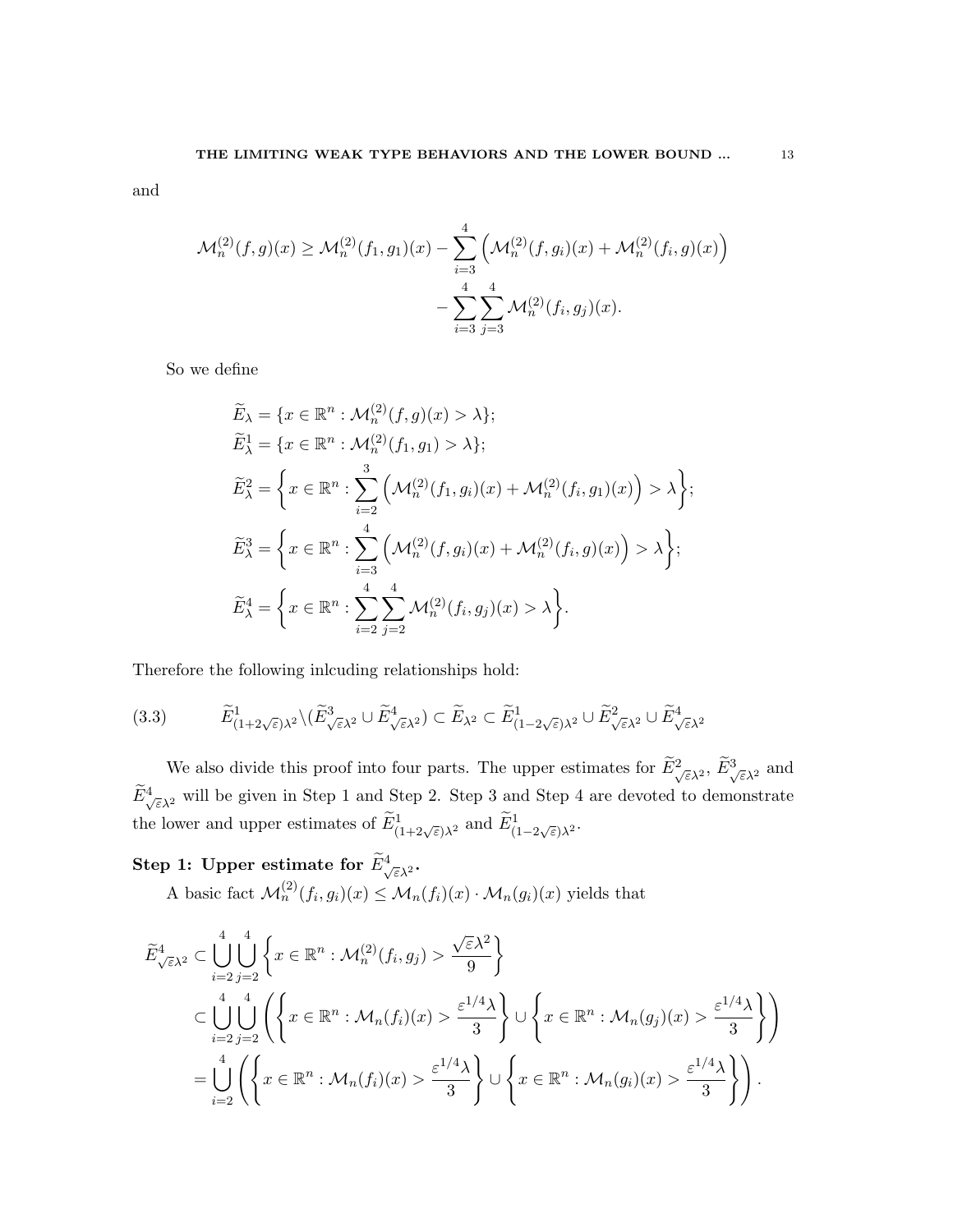Recall that for  $i = 2, 3, 4$ ,  $||f_i||_{L_{\Phi_n}(\mathbb{R}^n)}$ ,  $||g_i||_{L_{\Phi_n}(\mathbb{R}^n)} \leq \varepsilon$ . Thus it follows from  $(2.1)$  that

<span id="page-13-0"></span>
$$
|\widetilde{E}_{\sqrt{\varepsilon}\lambda^{2}}^{\mathcal{A}}|
$$
\n
$$
\leq \sum_{i=2}^{4} \left( \left| \left\{ x \in \mathbb{R}^{n} : \mathcal{M}_{n}(f_{i})(x) > \frac{\varepsilon^{1/4}\lambda}{3} \right\} \right| + \left| \left\{ x \in \mathbb{R}^{n} : \mathcal{M}_{n}(g_{i})(x) > \frac{\varepsilon^{1/4}\lambda}{3} \right\} \right| \right)
$$
\n
$$
\leq 6C_{n} \frac{1 + (\log^{+} \frac{3}{\varepsilon^{1/4}\lambda})^{n-1}}{\varepsilon^{1/4}\lambda/3} \varepsilon \leq 18C_{n} \frac{1 + (\log^{+} \frac{3}{\varepsilon^{1/4}\lambda})^{n-1}}{\lambda} \varepsilon^{3/4}
$$
\n
$$
\leq 18C_{n} \frac{1 + (\log^{+} \frac{3}{\varepsilon^{3/4}\lambda})^{n-1}}{\lambda} \varepsilon^{1/4}.
$$

So we get the upper estimate for  $\widetilde{E}_{\sqrt{\varepsilon}\lambda^2}^4$ .

# Step 2: Upper estimates for  $\widetilde{E}_{\sqrt{\varepsilon}\lambda^2}^2$  and  $\widetilde{E}_{\sqrt{\varepsilon}\lambda^2}^3$ .

Since  $f_1$  is controlled by  $|f| + f_3 + f_4$ , consequently, it holds that

$$
||f_1||_{L_{\Phi_n}(\mathbb{R}^n)} \le \int_{\mathbb{R}^n} \Phi_n(|f(y)| + f_3(y) + f_4(y)) dy
$$
  
\n
$$
\le \int_{|f| = \max\{|f|, f_3, f_4\}} \Phi_n(3|f(y)|) dy + \sum_{i=3}^4 \int_{|f_i| = \max\{|f|, f_3, f_4\}} \Phi_n(3|f_i(y)|) dy.
$$

The same reasoning as in the beginning of Section [3](#page-11-0) yields that

$$
||f_1||_{L_{\Phi_n}(\mathbb{R}^n)} \le 2^n 3(1 + (\log 3)^{n-1}) \left( ||f||_{L_{\Phi_n}(\mathbb{R}^n)} + \sum_{i=3}^4 ||f_i||_{L_{\Phi_n}(\mathbb{R}^n)} \right)
$$
  

$$
\le 2^{2n+2} \left( ||f||_{L_{\Phi_n}(\mathbb{R}^n)} + 2\varepsilon \right) \le 2^{2n+3} ||f||_{L_{\Phi_n}(\mathbb{R}^n)},
$$

where the last inequality follows from  $0 < \varepsilon \ll ||f||_{L^1(\mathbb{R}^n)}$ . Similarly inequality also holds for  $g_1$ .

It is easy to see that

$$
\widetilde{E}_{\sqrt{\varepsilon}\lambda^2}^2 \subset \bigcup_{i=2}^3 \left( \left\{ x \in \mathbb{R}^n : \mathcal{M}_n^{(2)}(f_1, g_i)(x) > \frac{\sqrt{\varepsilon}\lambda^2}{4} \right\} \cup \left\{ x \in \mathbb{R}^n : \mathcal{M}_n^{(2)}(f_i, g_1)(x) > \frac{\sqrt{\varepsilon}\lambda^2}{4} \right\} \right)
$$
\n
$$
\subset \bigcup_{i=2}^3 \left( \left\{ x \in \mathbb{R}^n : \mathcal{M}_n(f_1)(x) > \frac{\lambda}{2\varepsilon^{1/4}} \right\} \cup \left\{ x \in \mathbb{R}^n : \mathcal{M}_n(g_i)(x) > \frac{\varepsilon^{3/4}\lambda}{2} \right\}
$$
\n
$$
\cup \left\{ x \in \mathbb{R}^n : \mathcal{M}_n(f_i)(x) > \frac{\varepsilon^{3/4}\lambda}{2} \right\} \cup \left\{ x \in \mathbb{R}^n : \mathcal{M}_n(g_1)(x) > \frac{\lambda}{2\varepsilon^{1/4}} \right\} \right)
$$
\n
$$
= \left\{ x \in \mathbb{R}^n : \mathcal{M}_n(f_1)(x) > \frac{\lambda}{2\varepsilon^{1/4}} \right\} \cup \left\{ x \in \mathbb{R}^n : \mathcal{M}_n(g_1)(x) > \frac{\lambda}{2\varepsilon^{1/4}} \right\}
$$
\n
$$
\cup \bigcup_{i=2}^3 \left( \left\{ x \in \mathbb{R}^n : \mathcal{M}_n(f_i)(x) > \frac{\varepsilon^{3/4}\lambda}{2} \right\} \cup \left\{ x \in \mathbb{R}^n : \mathcal{M}_n(g_i)(x) > \frac{\varepsilon^{3/4}\lambda}{2} \right\} \right).
$$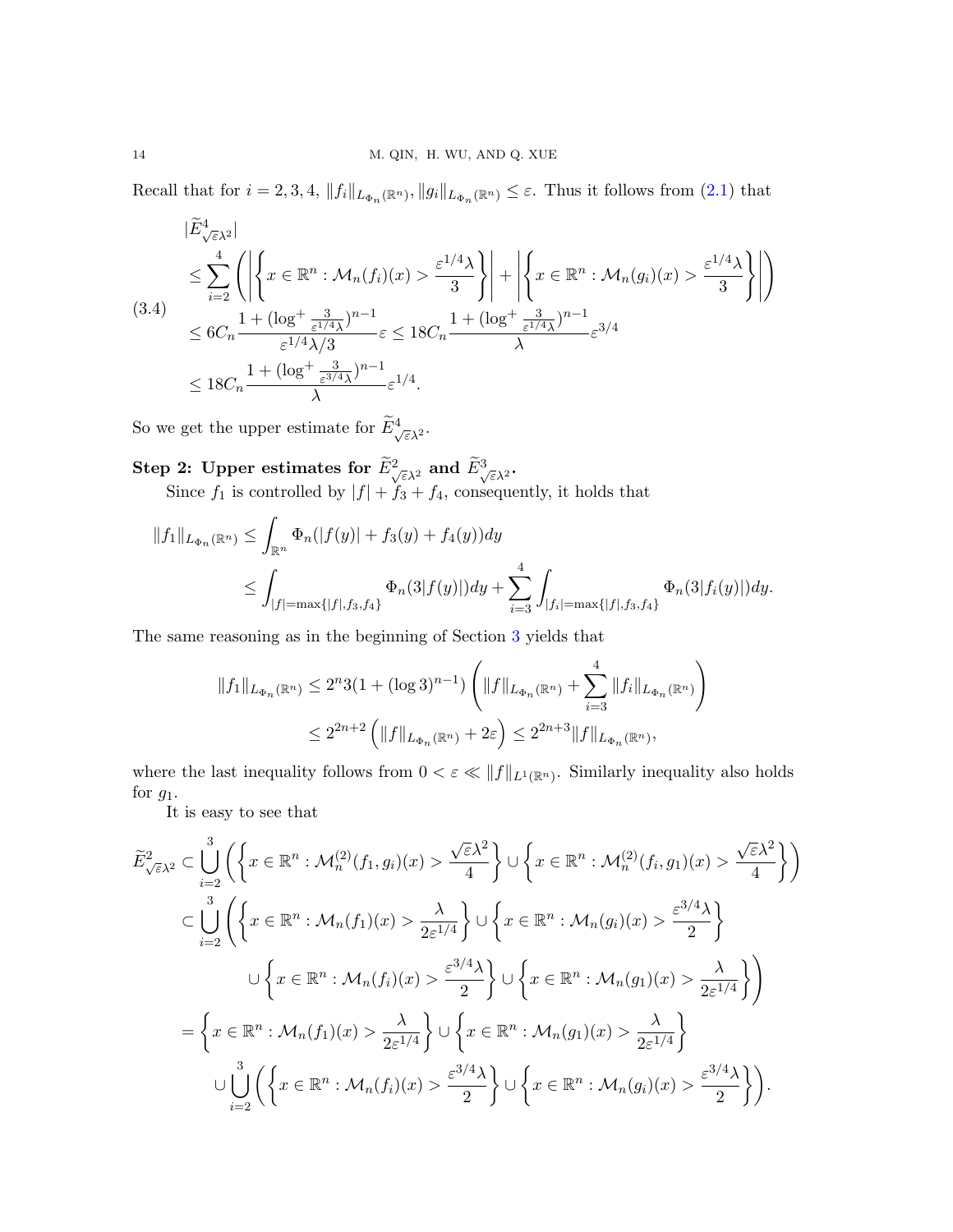## THE LIMITING WEAK TYPE BEHAVIORS AND THE LOWER BOUND  $\ldots$  15

Therefore by Lemma [2.1](#page-3-0) we can get the upper estimate for  $\widetilde{E}^2_{\sqrt{\varepsilon}\lambda^2}$ :

<span id="page-14-1"></span>
$$
|\widetilde{E}_{\sqrt{\varepsilon}\lambda^{2}}^{2}| \leq 2C_{n}(\|f_{1}\|_{L_{\Phi_{n}}(\mathbb{R}^{n})} + \|g_{1}\|_{L_{\Phi_{n}}(\mathbb{R}^{n})})\frac{1 + (\log^{+}\frac{2\varepsilon^{1/4}}{\lambda})^{n-1}}{\lambda}\varepsilon^{1/4} + 8C_{n}\frac{1 + (\log^{+}\frac{2}{\varepsilon^{3/4}\lambda})^{n-1}}{\lambda}\varepsilon^{1/4} \leq (2^{2n+4}\widetilde{C}_{n} + 8C_{n})\frac{1 + (\log^{+}\frac{3}{\varepsilon^{3/4}\lambda})^{n-1}}{\lambda}\varepsilon^{1/4},
$$

where  $\widetilde{C}_n = C_n \left( ||f||_{L_{\Phi_n}(\mathbb{R}^n)} + ||g||_{L_{\Phi_n}(\mathbb{R}^n)} \right)$ .

Applying the same method, we can also have the upper estimate for  $\widetilde{E}_{\sqrt{\varepsilon}\lambda}^3$ :

(3.6) 
$$
|\widetilde{E}_{\sqrt{\varepsilon}\lambda^2}^3| \leq (2\widetilde{C}_n + 8C_n)\frac{1+(\log^+\frac{3}{\varepsilon^{3/4}\lambda})^{n-1}}{\lambda}\varepsilon^{1/4}.
$$

# $\textbf{Step 3: Lower estimate for } \widetilde{E}^1_{(1+2\sqrt{\varepsilon})\lambda^2}.$

Define  $G(\vec{a}, \vec{b}, x)$  by

<span id="page-14-0"></span>
$$
G(\vec{a}, \vec{b}, x) = \frac{1}{\prod_{k=1}^{n} (b_k - a_k)} \int_{a_1}^{b_1} \cdots \int_{a_n}^{b_n} g_1(y) dy.
$$

Since for  $x \in E'_1$ , it holds that

$$
\max_{\vec{a},\vec{b}} F(\vec{a},\vec{b},x) = F((-r_{\varepsilon},\cdots,-r_{\varepsilon}),x,x),
$$

$$
\max_{\vec{a},\vec{b}} G(\vec{a},\vec{b},x) = G((-r_{\varepsilon},\cdots,-r_{\varepsilon}),x,x),
$$

thus we have

$$
\mathcal{M}_n^{(2)}(f_1, g_1)(x) = \sup_{\vec{a}, \vec{b}} F(\vec{a}, \vec{b}, x) G(\vec{a}, \vec{b}, x)
$$
  
= 
$$
\frac{1}{\prod_{k=1}^n (x_k + r_{\varepsilon})^2} \int_{[-r_{\varepsilon}, r_{\varepsilon}]^n} f_1(y) dy \int_{[-r_{\varepsilon}, r_{\varepsilon}]^n} g_1(y) dy.
$$

This implies that for  $\lambda$  small enough, we obtain

$$
|\widetilde{E}_{(1+2\sqrt{\varepsilon})\lambda^2}^1 \cap E_1'| = \left| \left\{ x : x_1, \cdots, x_n > R_{\varepsilon}, \prod_{k=1}^n (x_k + r_{\varepsilon}) < \frac{\|f_1\|_{L^1(\mathbb{R}^n)}^{1/2} \|g_1\|_{L^1(\mathbb{R}^n)}^{1/2}}{\sqrt{1 + 2\sqrt{\varepsilon}}\lambda} \right\} \right|
$$
  
= 
$$
\sum_{k=1}^n B_{n,k} \frac{\|f_1\|_{L^1(\mathbb{R}^n)}^{1/2} \|g_1\|_{L^1(\mathbb{R}^n)}^{1/2}}{(n-1)!\sqrt{1 + 2\sqrt{\varepsilon}}\lambda} \left( \log \frac{\|f_1\|_{L^1(\mathbb{R}^n)}^{1/2} \|g_1\|_{L^1(\mathbb{R}^n)}^{1/2}}{\sqrt{1 + 2\sqrt{\varepsilon}}\lambda} \right)^{n-k} + (-1)^n (R_{\varepsilon} + r_{\varepsilon})^n.
$$

So does  $|\widetilde{E}^1_{(1+2\sqrt{\varepsilon})\lambda^2} \cap E'_i|$  for  $i = 2, \cdots, 2^n$ .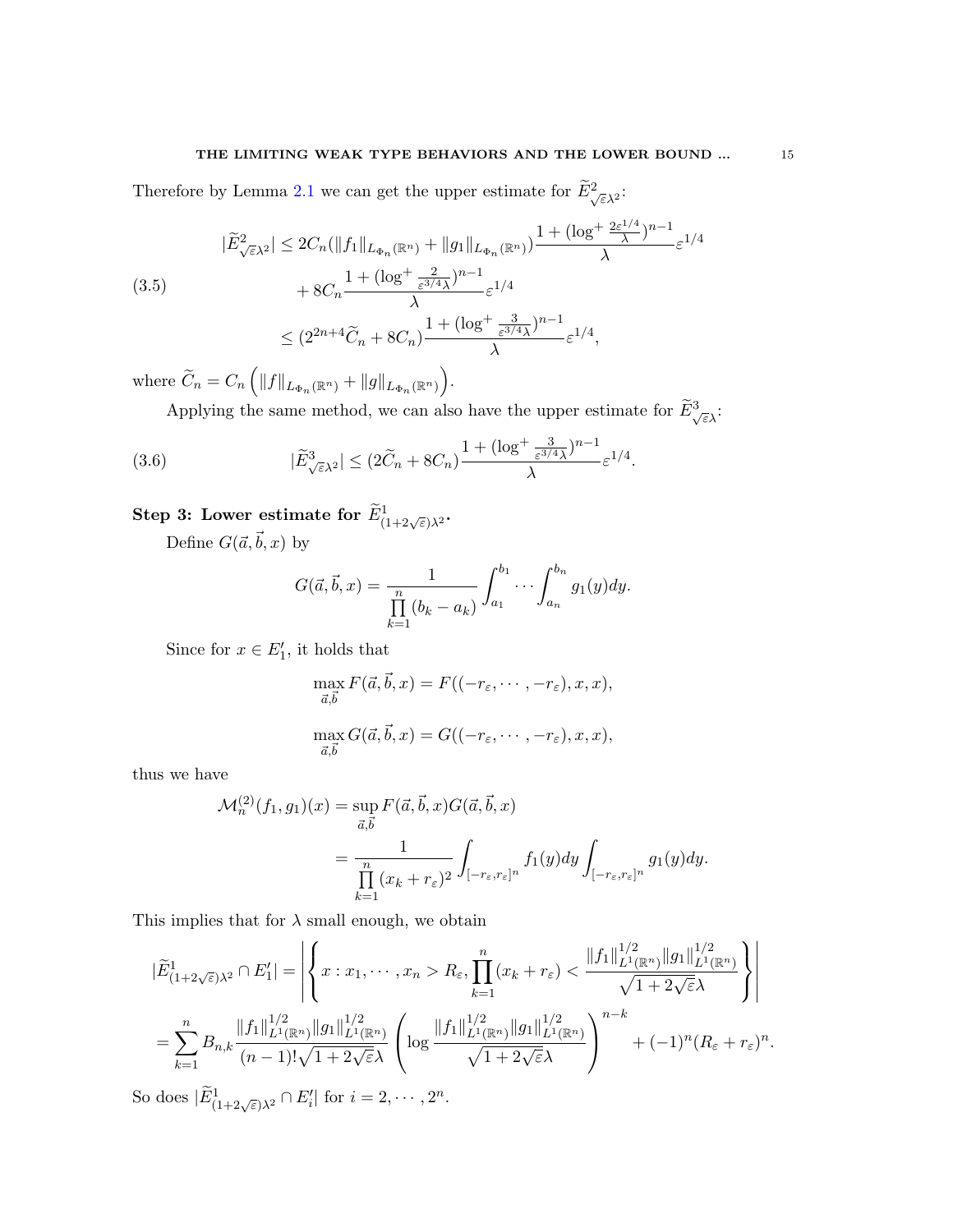Combining these with  $(3.3)$ ,  $(3.4)$  and  $(3.6)$  yields that

$$
|\widetilde{E}_{\lambda^2}| \ge 2^n \sum_{k=1}^n B_{n,k} \frac{\|f_1\|_{L^1(\mathbb{R}^n)}^{1/2} \|g_1\|_{L^1(\mathbb{R}^n)}^{1/2}}{(n-1)! \sqrt{1+2\sqrt{\varepsilon}} \lambda} \left( \log \frac{\|f_1\|_{L^1(\mathbb{R}^n)}^{1/2} \|g_1\|_{L^1(\mathbb{R}^n)}^{1/2}}{\sqrt{1+2\sqrt{\varepsilon}} \lambda} \right)^{n-k} + (-1)^n (R_{\varepsilon} + r_{\varepsilon})^n - (2\widetilde{C}_n + 26C_n) \frac{1 + (\log^+ \frac{3}{\varepsilon^{3/4} \lambda})^{n-1}}{\lambda} \varepsilon^{1/4}.
$$

Multipling  $\lambda/(1+(\log^+\frac{1}{\lambda})^{n-1})$  on both sides and let  $\lambda \to 0^+$  we deduce that

$$
\lim_{\lambda \to 0^+} \frac{\lambda}{1 + (\log^+ \frac{1}{\lambda})^{n-1}} |\widetilde{E}_{\lambda^2}| \ge \frac{2^n B_{n,1} \|f_1\|_{L^1(\mathbb{R}^n)}^{1/2} \|g_1\|_{L^1(\mathbb{R}^n)}^{1/2}}{\sqrt{1 + 2\sqrt{\varepsilon}}} - (2\widetilde{C}_n + 26C_n)\varepsilon^{1/4}
$$

$$
\ge \frac{2^n}{(n-1)!\sqrt{1 + 2\sqrt{\varepsilon}}} \left( \|f\|_{L^1(\mathbb{R}^n)} - 2\varepsilon \right)^{1/2} \left( \|g\|_{L^1(\mathbb{R}^n)} - 2\varepsilon \right)^{1/2} - (2\widetilde{C}_n + 26C_n)\varepsilon^{1/4}
$$

.

By the arbitrariness of  $\varepsilon$ , we get the lower estimate as follows:

<span id="page-15-1"></span>(3.7) 
$$
\lim_{\lambda \to 0^+} \frac{\lambda}{1 + (\log^+ \frac{1}{\lambda})^{n-1}} |\widetilde{E}_{\lambda^2}| \geq \frac{2^n}{(n-1)!} ||f||_{L^1(\mathbb{R}^n)}^{1/2} ||g||_{L^1(\mathbb{R}^n)}^{1/2}.
$$

# $\textbf{Step 4: Upper estimate for } \widetilde{E}^1_{(1-2\sqrt{\varepsilon})\lambda^2}.$

<span id="page-15-0"></span>The same arguments as in Step 3 of Section [3](#page-11-0) imply that

$$
|\widetilde{E}_{(1-2\sqrt{\varepsilon})\lambda^2}^1 \cap E'|
$$
\n
$$
(3.8) \qquad = 2^n \sum_{k=1}^n B_{n,k} \frac{\|f_1\|_{L^1(\mathbb{R}^n)}^{1/2} \|g_1\|_{L^1(\mathbb{R}^n)}^{1/2}}{(n-1)!\sqrt{1-2\sqrt{\varepsilon}\lambda}} \left( \log \frac{\|f_1\|_{L^1(\mathbb{R}^n)}^{1/2} \|g_1\|_{L^1(\mathbb{R}^n)}^{1/2}}{\sqrt{1-2\sqrt{\varepsilon}\lambda}} \right)^{n-1}
$$
\n
$$
+ (-1)^n (R_{\varepsilon} + r_{\varepsilon})^n.
$$

It is easy to verify that

$$
|\widetilde{E}_{(1-2\sqrt{\varepsilon})\lambda^2}^1 \cap (\mathbb{R}^n \setminus E')| \leq |E_{(1-2\sqrt{\varepsilon})\lambda}^1 \cap (\mathbb{R}^n \setminus E')| + |\{x \in \mathbb{R}^n : \mathcal{M}_n(g_1)(x) > \lambda\} \cap (\mathbb{R}^n \setminus E')|
$$
  
\$\leq |E\_{(1-2\sqrt{\varepsilon})\lambda}^1 \cap (\mathbb{R}^n \setminus E')| + |\{x \in \mathbb{R}^n : \mathcal{M}\_n(g\_1)(x) > (1-2\sqrt{\varepsilon})\lambda\} \cap (\mathbb{R}^n \setminus E')|.

From Step 3 of Section [2](#page-2-2) we know that the right side multiply  $\lambda/(1+(\log^+\frac{1}{\lambda})^{n-1})$  will converge to 0 as  $\lambda \to 0^+$ . Then, by [\(3.3\)](#page-12-0), [\(3.4\)](#page-13-0), [\(3.5\)](#page-14-1) and [\(3.8\)](#page-15-0), we have

$$
\overline{\lim}_{\lambda \to 0^+} \frac{\lambda}{1 + (\log^+ \frac{1}{\lambda})^{n-1}} |\widetilde{E}_{\lambda^2}| \le \frac{2^n B_{n,1} \|f_1\|_{L^1(\mathbb{R}^n)}^{1/2} \|g_1\|_{L^1(\mathbb{R}^n)}^{1/2}}{\sqrt{1 + 2\sqrt{\varepsilon}}} + (2^{2n+4}\widetilde{C}_n + 26C_n)\varepsilon^{1/4}
$$
  

$$
\le \frac{2^n}{(n-1)!\sqrt{1 + 2\sqrt{\varepsilon}}} \left(\|f\|_{L^1(\mathbb{R}^n)} + 2\varepsilon\right)^{1/2} \left(\|g\|_{L^1(\mathbb{R}^n)} + 2\varepsilon\right)^{1/2} + (2^{2n+4}\widetilde{C}_n + 26C_n)\varepsilon^{1/4}.
$$

The lower estimate follows from the arbitrariness of  $\varepsilon$ :

<span id="page-15-2"></span>(3.9) 
$$
\overline{\lim}_{\lambda \to 0^+} \frac{\lambda}{1 + (\log^+ \frac{1}{\lambda})^{n-1}} |\widetilde{E}_{\lambda^2}| \leq \frac{2^n}{(n-1)!} ||f||_{L^1(\mathbb{R}^n)}^{1/2} ||g||_{L^1(\mathbb{R}^n)}^{1/2}.
$$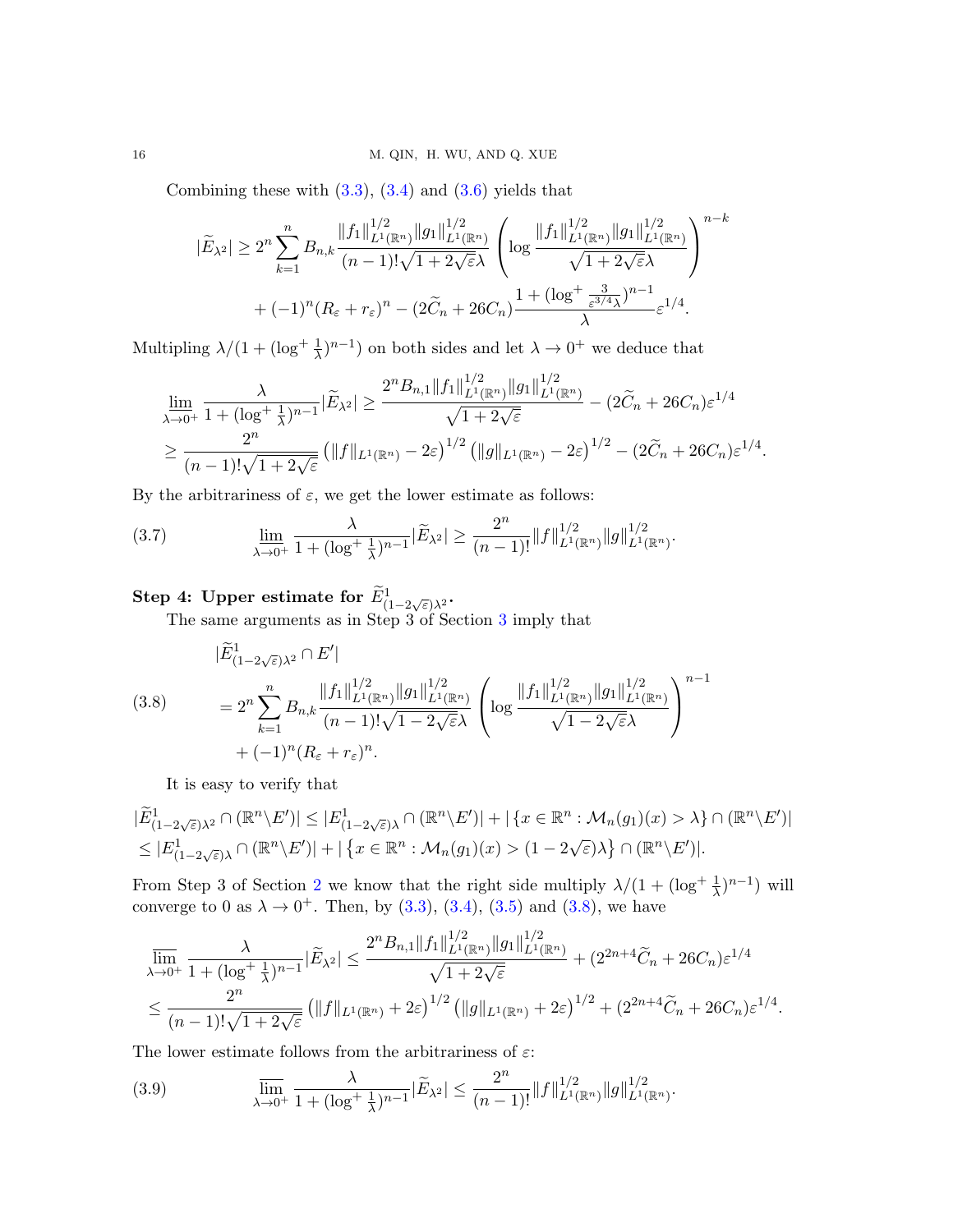Combining  $(3.7)$  and  $(3.9)$ , we deduce that

$$
\lim_{\lambda \to 0^+} \frac{\lambda}{1 + (\log^+ \frac{1}{\lambda})^{n-1}} |\widetilde{E}_{\lambda^2}| = \frac{2^n}{(n-1)!} ||f||_{L^1(\mathbb{R}^n)}^{1/2} ||g||_{L^1(\mathbb{R}^n)}^{1/2}.
$$

The proof of  $(3.1)$  is finished.

Finally, by Theorem [1.1](#page-2-0) (ii), [\(3.2\)](#page-11-2) follows from

$$
0 \leq \lim_{\lambda \to \infty} \frac{\lambda}{1 + (\log^+ \frac{1}{\lambda})^{n-1}} \left| \left\{ x : \mathcal{M}_n^{(2)}(f, g)(x) > \lambda^2 \right\} \right|
$$
  
 
$$
\leq \lim_{\lambda \to \infty} \frac{\lambda}{1 + (\log^+ \frac{1}{\lambda})^{n-1}} \left( \left| \left\{ x : \mathcal{M}_n(f)(x) > \lambda \right\} \right| + \left| \left\{ x : \mathcal{M}_n(g)(x) > \lambda \right\} \right| \right) = 0.
$$

#### **REFERENCES**

- <span id="page-16-9"></span>[1] A. Alfonseca, F. Soria, and A. Vargas, A remark on maximal operators along directions in  $\mathbb{R}^2$ , Math. Res. Lett. 10 (2003), no. 1, 41-49.
- <span id="page-16-10"></span>[2] R. J. Bagby, Maximal functions and rearrangements: some new proofs, Indiana Univ. Math. J. 32 (1983), no. 6, 879-891.
- <span id="page-16-11"></span>[3] R. J. Bagby, D. S. Kurtz,  $L(\log L)$  spaces and weights for the strong maximal function, J. Analyse Math. 44 (1984/85), 21-31.
- <span id="page-16-8"></span>[4] J. Bourgain, On the L<sup>p</sup>-bounds for maximal functions associated to convex bodies in  $\mathbb{R}^n$ , Israel J. Math. **54** (1986), no. 3, 257-265.
- <span id="page-16-14"></span>[5] M. Cao, Q. Xue, K. Yabuta, On multilinear fractional strong maximal operator associated with rectangles and multiple weights, Rev. Mat. Iberoam. 33 (2017), no. 2, 555-572.
- [6] M. Cao, Q. Xue, K. Yabuta, Corrigendum to "On multilinear fractional strong maximal operator associated with rectangles and multiple weights" [Rev. Mat. Iberoam. 33 (2017), no. 2, 555-572], Rev. Mat. Iberoam. 34 (2018), no. 1, 475-479.
- <span id="page-16-15"></span>[7] M. Cao, Q. Xue, K. Yabuta, On the boundedness of multilinear fractional strong maximal operators with multiple weights, Pacific J. Math. **303** (2019), no. 2, 491-518.
- <span id="page-16-12"></span>[8] M. Christ, The strong maximal function on a nilpotent group, Trans. Amer. Math. Soc. 331 (1992), no. 1, 1–13.
- <span id="page-16-7"></span>[9] A. Córdoba, R. Fefferman, A geometric proof of the strong maximal theorem, Ann. Math. (2) 102 (1975), no. 1, 95–100.
- <span id="page-16-2"></span>[10] B. Davis, On the weak type  $(1,1)$  inequality for conjugate functions, Proc. Amer. Math. Soc. 44 (1974), 307-311.
- <span id="page-16-3"></span>[11] Y. Ding, X. Lai,  $L^1$ -Dini conditions and limiting behavior of weak type estimates for singular integrals, Rev. Mat. Iberoam. 33 (2017), no. 4, 1267-1284.
- <span id="page-16-4"></span>[12] Y. Ding, X. Lai, Weak type  $(1,1)$  behavior for the maximal operator with  $L^1$ -Dini kernel, Potential Anal. 47 2017, no. 2, 169-187.
- <span id="page-16-1"></span>[13] L. Grafakos, J. Kinnunen, Sharp inequalities for maximal functions associated with general measures, Proc. Roy. Soc. Edinburgh Sect. A, 128 (1998), no. 4, 717-723.
- <span id="page-16-13"></span>[14] L. Grafakos, L. Liu, C. Pérez, R. H. Torres, *The multilinear strong maximal function*, J. Geom. Anal. 21 (2011), no. 1, 118-149.
- <span id="page-16-5"></span>[15] W. Guo, J. He, H. Wu, Limiting weak-type behaviors for certain operators in harmonic analysis, Potential Anal. (in press), doi.org/10.1007/s11118-020-09828-6.
- <span id="page-16-0"></span>[16] G. H. Hardy, J. E. Littlewood, A maximal theorem with function-theoretic applications, Acta Math. 54 (1930), no. 1, 81-116.
- <span id="page-16-6"></span>[17] X. Hou, W. Guo, H. Wu, Vector-valued estimates on limiting weak-type behaviors of singular integrals and maximal operators, J. Math. Anal. Appl. 472 (2019), no. 2, 1293-1312.
- [18] X. Hou, H. Wu, On the limiting weak-type behaviors for maximal operators associated with power weighted measure, Canad. Math. Bull. **62** (2019), no. 2, 313-326.

 $\Box$